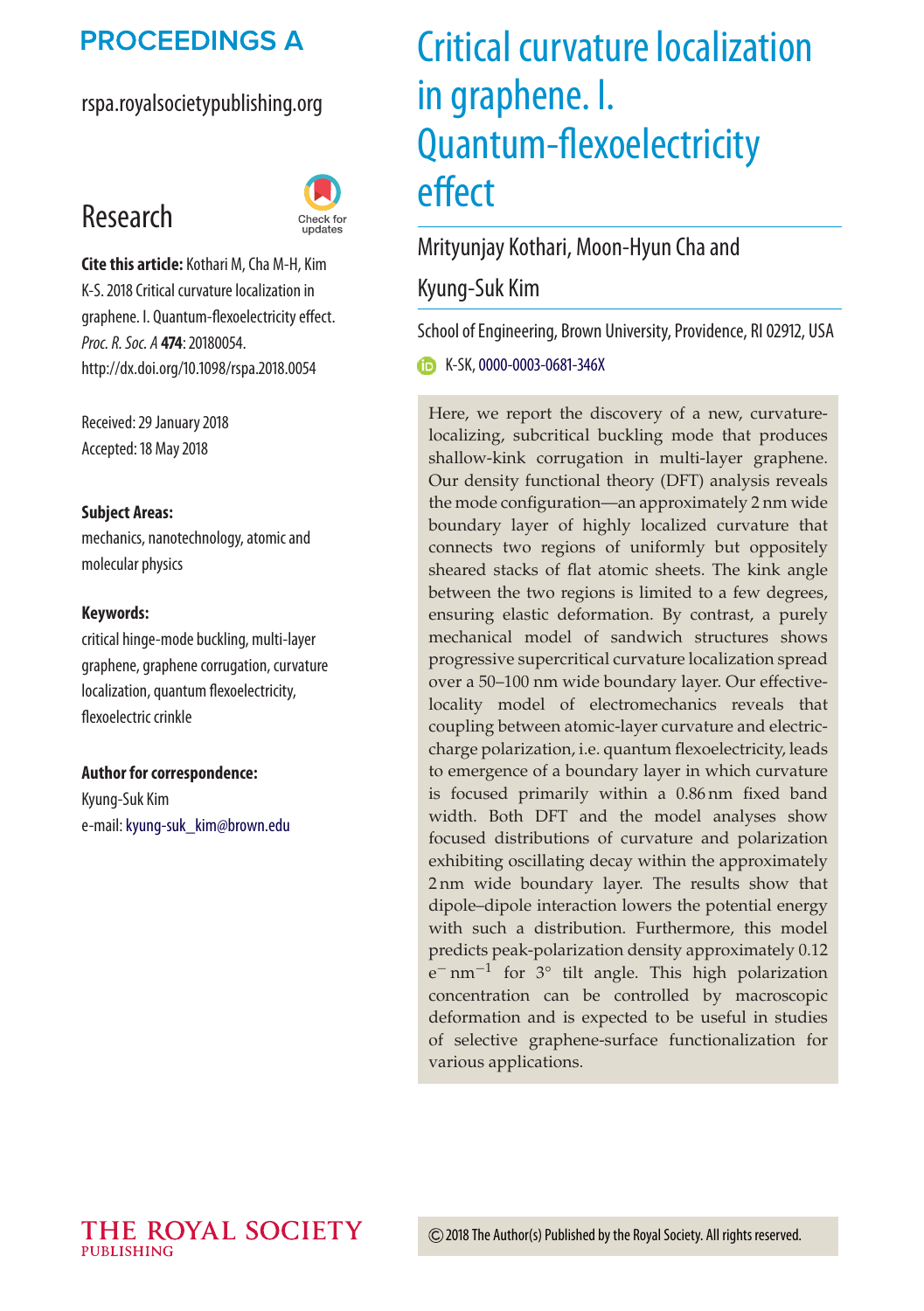# 1. Introduction

In this paper, we report discovery of peculiar curvature localization in graphene at the nanoscale, that produces unprecedented class of surface corrugation—the *quantum flexoelectric crinkle*. To this end, we begin with reviewing historical observations and current understanding of graphene corrugation. Recently, it has been reported that single-layer graphene (SLG) and fewlayer graphene (FLG) exhibit characteristic *dynamic* ripples as well as *static* corrugations when suspended [\[1,](#page-17-0)[2\]](#page-17-1). Regarding the dynamic ripples, Meyer *et al*. [\[1\]](#page-17-0) studied dynamic morphologies of suspended SLG sheets, analysing broadening of transmission electron microscope (TEM) electron beam diffraction, and concluded that suspended SLG sheets are not perfectly flat. Instead, the sheets ripple with a prevailing wavelength  $(\leq 25 \text{ nm})$  at a frequency of tens of GHz [\[1](#page-17-0)[,2\]](#page-17-1). They explained that the characteristic rippling is caused by two competing mechanisms. One is thermally excited diverging amplitude of long-wavelength ripples that would lead to crumpling [\[3](#page-17-2)[–5\]](#page-17-3), and the other is a coupling between bending and stretching in 2D rippling that stabilizes the layer against crumpling [\[6\]](#page-17-4). In addition to dynamic rippling, the time-average configuration of fluctuating ripples, i.e. the static configuration, of a suspended FLG is not flat either. Meyer *et al*. [\[1\]](#page-17-0) also presented a real-space TEM static image of FLG hexagonallattices, the visibility of which strongly depended on their tilt angle. The FLG image showed static corrugation with characteristic size somewhat smaller than the characteristic SLG ripple size. Regarding corrugation of general multi-layer graphene (MLG) or graphite, Ohler *et al*. [\[7\]](#page-17-5) reported an X-ray diffraction topographic study of highly oriented pyrolytic graphite (HOPG). This showed crystallographic X-ray peak spreading of the Cu-K $\alpha$  rocking curve, which represents 'mosaic spread'—a non-uniformity measure of atomic-layer parallelism. The mosaic spread of MLG corresponds to discrete tilt-angle variation, up to  $\pm 3.5^{\circ}$ , among zones of flat atomic layers that range from tens of nanometres to a few microns, in contrast to smooth wrinkles of SLG [\[8\]](#page-17-6).

From the prior observational results, two major questions arise; what are the conditions of elastostatic graphene deformation to yield smooth ripples versus corrugated flat-zone segments? And, are there lower-energy modes than the harmonic modes? To answer these questions, we start with a benchmark experiment. [Figure 1](#page-2-0)*a* and *b* show schematics of the suspended-MLG buckling in the experiment. At first, we consider a bilayer graphene to understand major mechanisms of the MLG buckling. We model the bilayer with weak van der Waals interlayer coupling as a sandwich structure to determine the purely mechanical behaviour without electromechanical coupling. Elastic buckling of sandwich structures has been well studied [\[9,](#page-17-7)[10\]](#page-17-8), and Hunt *et al*. [\[10\]](#page-17-8) reported analysis of interactive buckling in sandwich structures among three different eigen modes of bilayer buckling—*snake*, *hour-glass* and *overall-bending* modes. In this paper, we will call the shear-snake mode as interlayer-shear mode, ignoring the tilt-snake mode [\[10\]](#page-17-8), because MLG has an extreme stiffness ratio (approx. 250) of the intralayer tension to the interlayer shear. In addition, we find in this paper that the interlayer-shear mode of deformation prevails over the overall-bending mode in buckling at the nanoscale, unless the structure is extremely slender. If the sandwich-structure model is employed, the interlayer-shear-mode buckling is expected to progressively develop a kink configuration as the amplitude grows. The interlayer-shear-mode evolves from a sinusoidal profile to a symmetric kink-like shape with the ends nearly straight as shown in [figure 1](#page-2-0)*b*. However, in our experiment, an MLG directly, i.e. not progressively, buckles out of plane into a *hinge mode*, i.e. the shallow symmetric kink shape, as shown in [figure 1](#page-2-0)*c*. In the experiment, the assembly of MLG (approx. 200 layers) attached to PMMA grating of 1-µm grooves is compressed up to approximately 0.1% strain to observe the buckling mode of the suspended MLG with an atomic force microscope (AFM). This remains below the critical symmetric kink angle of 6°–7° required for the MLG to emit interlayer-sliding van der Waals dislocations from the kink ridge [\[11\]](#page-17-9), and deform inelastically.

The overall-bending mode, also known as Euler bending mode [\[12\]](#page-17-10), grows in amplitude from an infinitesimal sinusoidal profile of pitchfork bifurcation, progressively to a smooth post-buckling wrinkle configuration in a supercritical state [\[13–](#page-17-11)[15\]](#page-17-12). When a soft-core sandwich structure attached to a soft substrate or periodically suspended on an elastic substrate is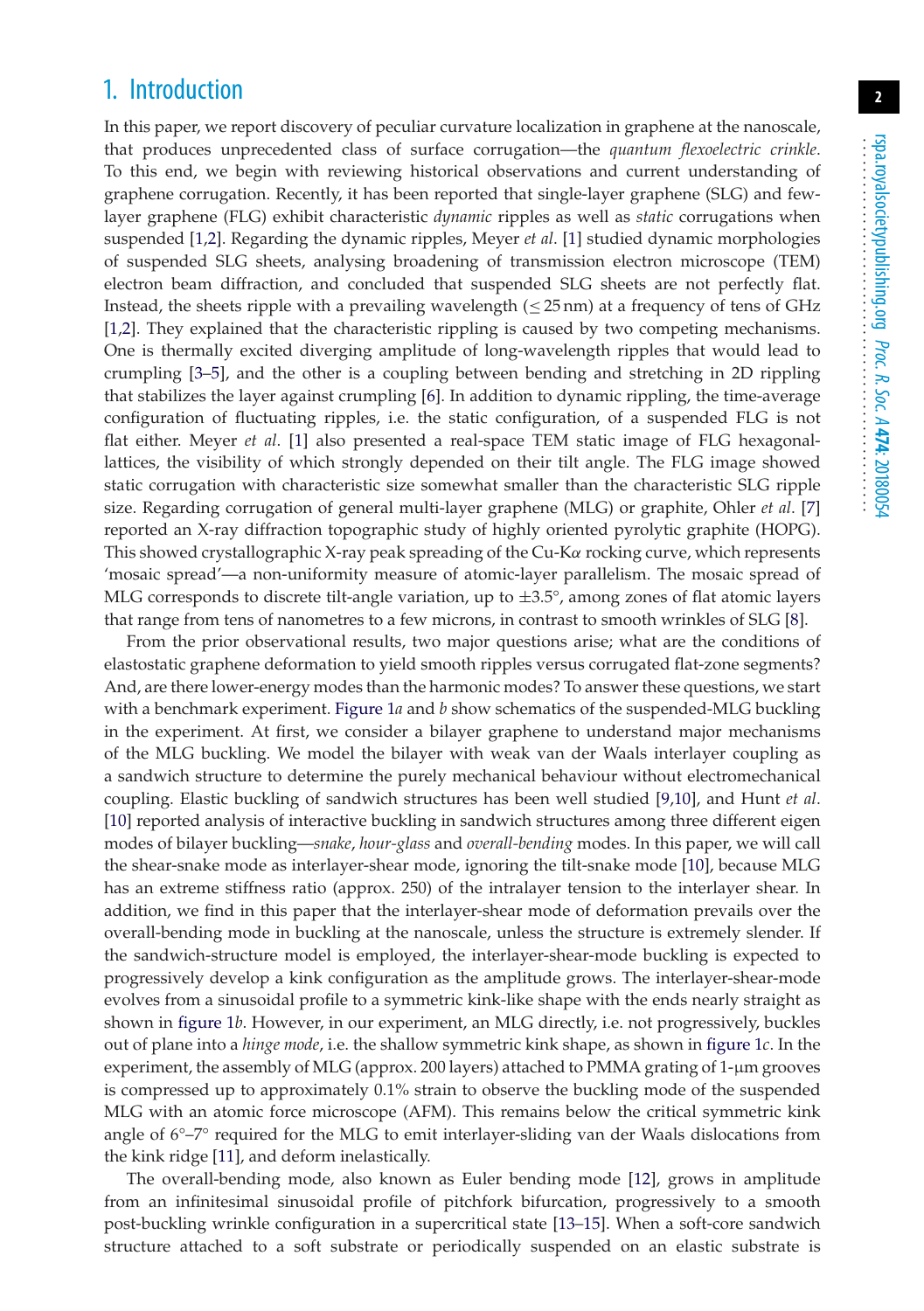<span id="page-2-0"></span>

**Figure 1.** (*a*) A schematic of MLG attached to PMMA gratings, buckling under the compressive lateral load *F*; (*b*) Geometry of buckled N-layered MLG crinkle with end-angle θ<sup>e</sup> (The layers are parallel and characterized by angle θ(*s*) made with the horizontal, with *s* being the arclength.); (*c*) Atomic force microscopy (AFM) image of MLG crinkle with  $h = 88$  nm and  $w = 1 \mu$ m; (*d*) Buckling phase map identifying regions of wrinkle mode and crinkle mode for N-layered MLG of length 2*L*<sub>0</sub> (curvature-focusing band width for flexoelectric crinkle approximately 0.86 nm is marked by the yellow line.). (Online version in colour.)

compressed, the structure buckles periodically in an interlayer-shear mode. The interlayer-shear mode of purely mechanical buckling also supercritically develops its post-buckling configuration from an infinitesimal sinusoidal bifurcation profile [\[9](#page-17-7)[,10\]](#page-17-8). The post-buckling configuration progressively evolves into a series of periodic kinks which we term 'crinkle ruga' or simply 'crinkles' [\[16\]](#page-17-13). Here, we collectively denote all corrugation geometries such as wrinkles, creases, ridges, folds, crumples and crinkles as 'rugae' [\[17](#page-17-14)[–20\]](#page-17-15). [Figure 1](#page-2-0)*d* shows a map of wrinkle versus crinkle formation depending on the slenderness of the MLG (see appendix A for the analysis). If the film is extremely slender, i.e. the length is beyond a critical value for a given number of atomic layers, the MLG develops wrinkles in the overall-bending mode under axial compression. Otherwise, the MLG develops crinkles. The crinkle, if mechanically modelled as an interlayershear mode, supercritically and progressively focuses its curvature within an evolving band width (EBW). By contrast, we find in this paper that if the effects of intralayer as well as interlayer long-range flexoelectric interactions are taken into account, the MLG subcritically buckles into a hinge mode at the onset of buckling, focusing the curvature within a fixed band width (FBW). Then, the mode shape remains invariant while the amplitude grows. The FBW is depicted as a horizontal line near the bottom in [figure 1](#page-2-0)*d*. The FBW thickness is obtained by *ab initio* calculations based on quantum density functional theory (DFT) in the following section, and the criticality of the flexoelectric crinkle formation is analysed in subsequent sections.

Among the critical bifurcations in buckling of sandwich structures, hour-glass mode of buckling, if excited, would undergo subcritical bifurcation [\[10\]](#page-17-8). However, the post-buckling equilibrium configuration of the hour-glass mode is a relatively high-energy state requiring substantial axial loading [\[10\]](#page-17-8). From the energetics point of view, the potential energy of the deformed graphene at the nanoscale can be significantly varied through long-range nonlocal electrostatic interactions among flexoelectric dipoles, besides local strain energy variations. Graphene is an electrostatically centrosymmetric crystal, and MLG cannot be polarized by affine deformation, i.e. not piezoelectric. However, symmetry-breaking deformation, i.e. strain gradients, can polarize graphene by shifting the spatial distribution of the quantum states of electrons, making the graphene flexoelectric [\[21–](#page-17-16)[23\]](#page-17-17). Since graphene is an in-plane conductor at a finite temperature and sustains static polarization only in the direction normal to the lattice layer, graphene is statically both dielectric and flexoelectric, in the normal direction. The static polarization is proportional to the normal component of the point-exclusive external electric field [\[24\]](#page-17-18) and the local curvature of the layer. The dielectric constant was evaluated by DFT for SLG in [\[25\]](#page-17-19) and FLG in [\[26\]](#page-17-20), and the overall polarization induced by uniform curvature was provided for SLG in [\[27\]](#page-17-21), also by DFT. Since dipole–dipole interaction energy is sensitive to both the interaction directions and the orientations of the polarizations, in this paper, we are interested in determining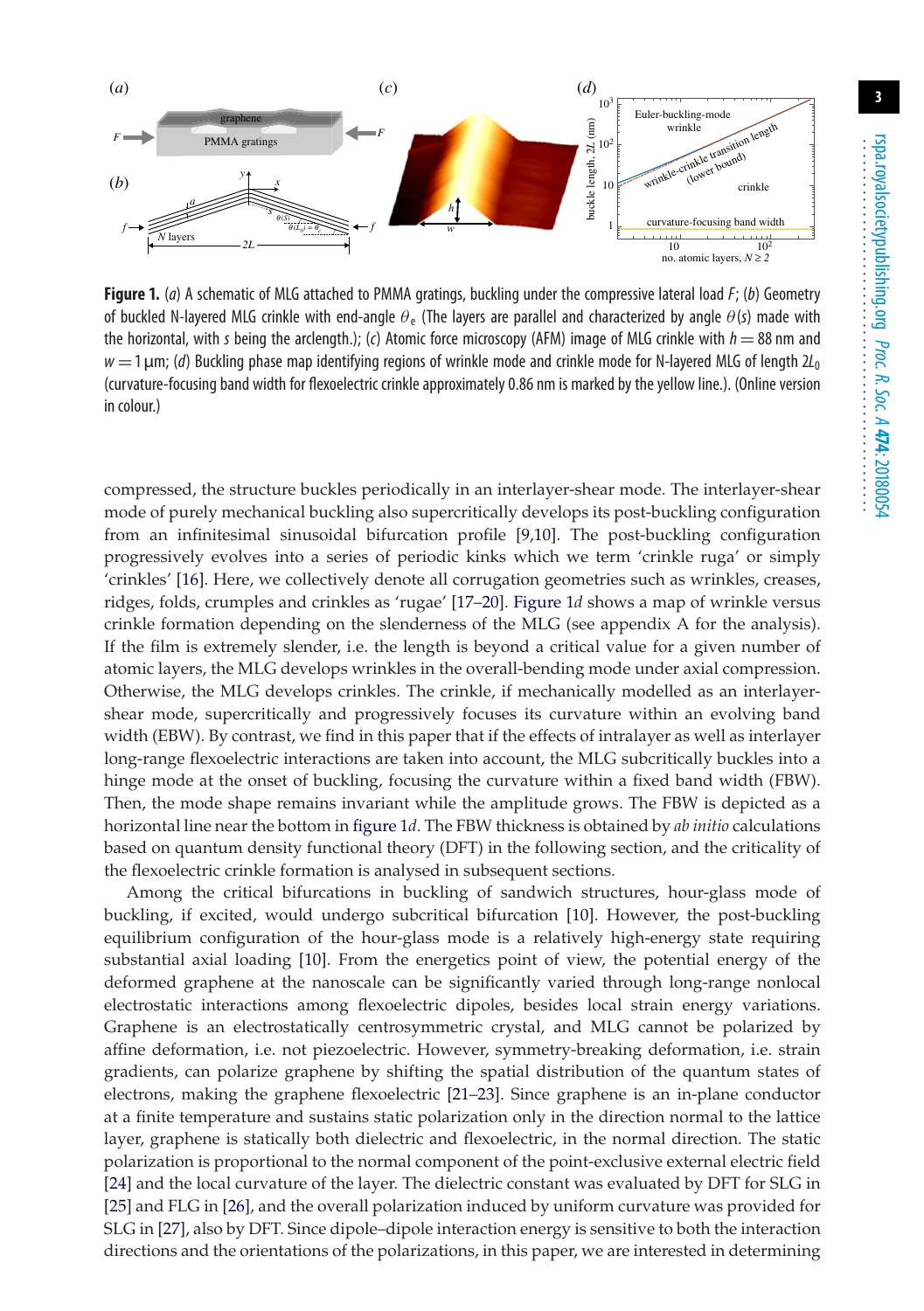which flexoelectric mechanisms create the experimentally observed subcritical hinge mode of crinkle in MLG buckling.

# 2. Multiphysics buckling models of multi-layer graphene

In this section, we first analyse details of the energetics and stable mode shapes of graphene buckling with DFT for a relatively short, 13.2619 nm, span. Then, the results are compared with purely mechanical and electro-mechanical coupling models of MLG crinkles.

#### (a) Density functional theory analysis of graphene crinkles

We investigate formation and stability of crinkle structures of 1–3 layers of graphene and bulk graphite using DFT calculations, employing the Vienna *ab initio* simulation package (VASP) [\[28\]](#page-18-0) with the projector augmented wave pseudo-potential [\[29\]](#page-18-1). Exchange correlation interactions are treated within the local density approximation. The energy cutoff for the plane-wave basis set is set to 375 eV throughout the whole calculation, and a k-point grid of  $1 \times 12 \times 1$  is used for the layered graphene supercell of  $13.2619 \times 0.426$  nm<sup>3</sup> with periodic boundary conditions. A grid of  $1 \times 12 \times 12$  *k*-points is used for the bulk graphite totalling a volume of  $13.2619 \times 0.426 \times 0.68$  nm<sup>3</sup>. Periodic boundary conditions are used and we set more than 1.5 nm vacuum in *z*-direction to avoid artificial interaction between layers in different supercell repeated in *z*-direction. Using the plane-wave-based total energy minimization [\[30\]](#page-18-2), the structures were relaxed until the force on each atom was less than  $0.01 \text{ eV} \text{ Å}^{-1}$ .

[Figure 2](#page-4-0)*a* shows the top view of the simulation supercell. The end displacements of the MLG were constrained but kept free to rotate by setting the lateral (*x*-direction) length of the supercell close to the value corresponding to the crinkle angle of interest. Then, the structure was fully relaxed to the minimum energy configuration through iterative DFT calculations. [Figure 2](#page-4-0)*b* shows the post-buckling morphology which compares favourably to the experimentally observed crinkle configuration [\(figure 1](#page-2-0)*c*). This configuration exhibits a distinct crinkle mode which is slightly sensitive to the bending direction, depending on whether it is along armchair or zigzag orientations as seen in the [figure 2](#page-4-0)*c*. For the bulk simulation, the translational symmetry is enforced along the thickness direction to make all the layers deform identically. The curvature as a function of position is given in [figure 2](#page-4-0)*d*. The curvature is localized within a boundary layer of approximately 2 nm width around the centre and vanishes everywhere else. In the boundary layer, the curvature is highly concentrated or focused within a band width defined by the two symmetric inflection points of the curvature distribution closest to the centre. The band width of curvature focusing, approximately 0.86 nm, is nearly invariant with respect to variations of the crinkle end angle. The curvature is focused within the FBW even at a very small kink angle, e.g. 0.1°. The curvature distribution scaled only by the end angle in the FBW implies that the post-buckling mode of the MLG crinkle is invariant for different end angles. This is in stark contrast to the Euler buckling mode or the mechanical interlayer-shear mode for which the curvature is broadly distributed over the length of the graphene layers, and the distribution evolves progressively as a function of the end angle. Another important feature of the MLG crinkle configuration is the curvature reversal observed immediately outside of the curvature focusing band, which is not observed in purely mechanical models of sandwich structures.

We also carried out the calculation with various initial configurations to search for possible locally stable configurations (i.e. local minima of the total energy). The result shows that the sine-wave configuration with the period of the supercell length is also a local energy-minimum configuration. The sinusoidal wrinkle configuration is more stable than the crinkle configuration for SLG. Surprisingly, the crinkle configuration is also locally stable in SLG for the supercell span; the stabilizing mechanism is revealed to be flexoelectric dipole–dipole interactions in following sections. The local energy-minimum characteristics of SLG crinkle is likely an important aspect of understanding possible dynamic hopping in SLG ripples. For two or more layers of graphene including graphite, however, the crinkle configuration is more stable than the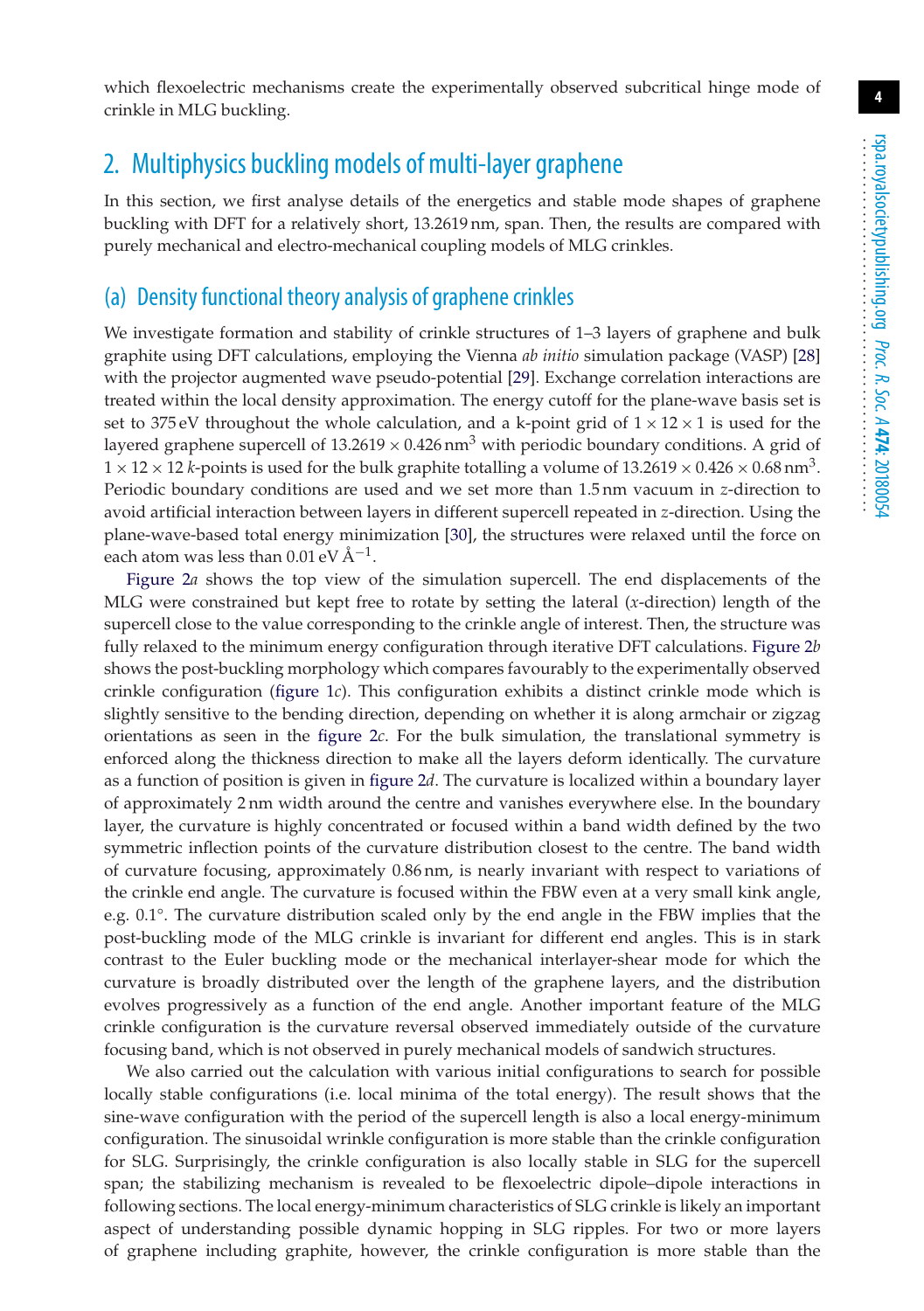<span id="page-4-0"></span>

**Figure 2.** DFT analysis  $(a-b)$ :  $(a)$  Top view of simulation supercell for MLG; (*b*) side view of buckled MLG—the crinkle mode; (*c*) Crinkle slope profile, θ(*x*), for different configurations, showing the zones of flat atomic layers; (*d*) curvature distribution for different end angles, showing the localization in an approximately 2 nm width around the centre. *Nanostructure modelling* (*e*,*f*): (*e*) curvature distribution versus position (left and bottom axes), and EBW versus end angle (right and top axes) from the purely mechanical model for 21-layered,100 nm long MLG; (*f*) curvature distribution versus position (left and bottom axes), and FBW versus end angle (right and top axes) from the e-local flexoelectric model for 21-layered, 15 nm long MLG. (Online version in colour.)

sine-wave. Searching from various trial initial configurations, we could not find any other configuration that is more stable than crinkle under the given boundary condition, which implies that the crinkle is potentially in static ground state of MLG for the given boundary condition.

#### (b) Purely mechanical model of multi-layer graphene crinkles

From the DFT analysis presented in §2a, we confirm the existence of a curvature-localizing mode, crinkle*,* as the lower-energy mode of graphene buckling, pronounced in MLG. The mechanism for formation of crinkle, however, is difficult to completely trace with DFT, as it is computationally very expensive or not possible to simulate larger test cases. To mitigate these limitations and better understand the crinkling process, we formulate a mechanics-based model of a crinkle. To identify the dominant mechanism of crinkle formation, in this section, we first analyse the buckling of elastic layers with weak interlayer-shear coupling without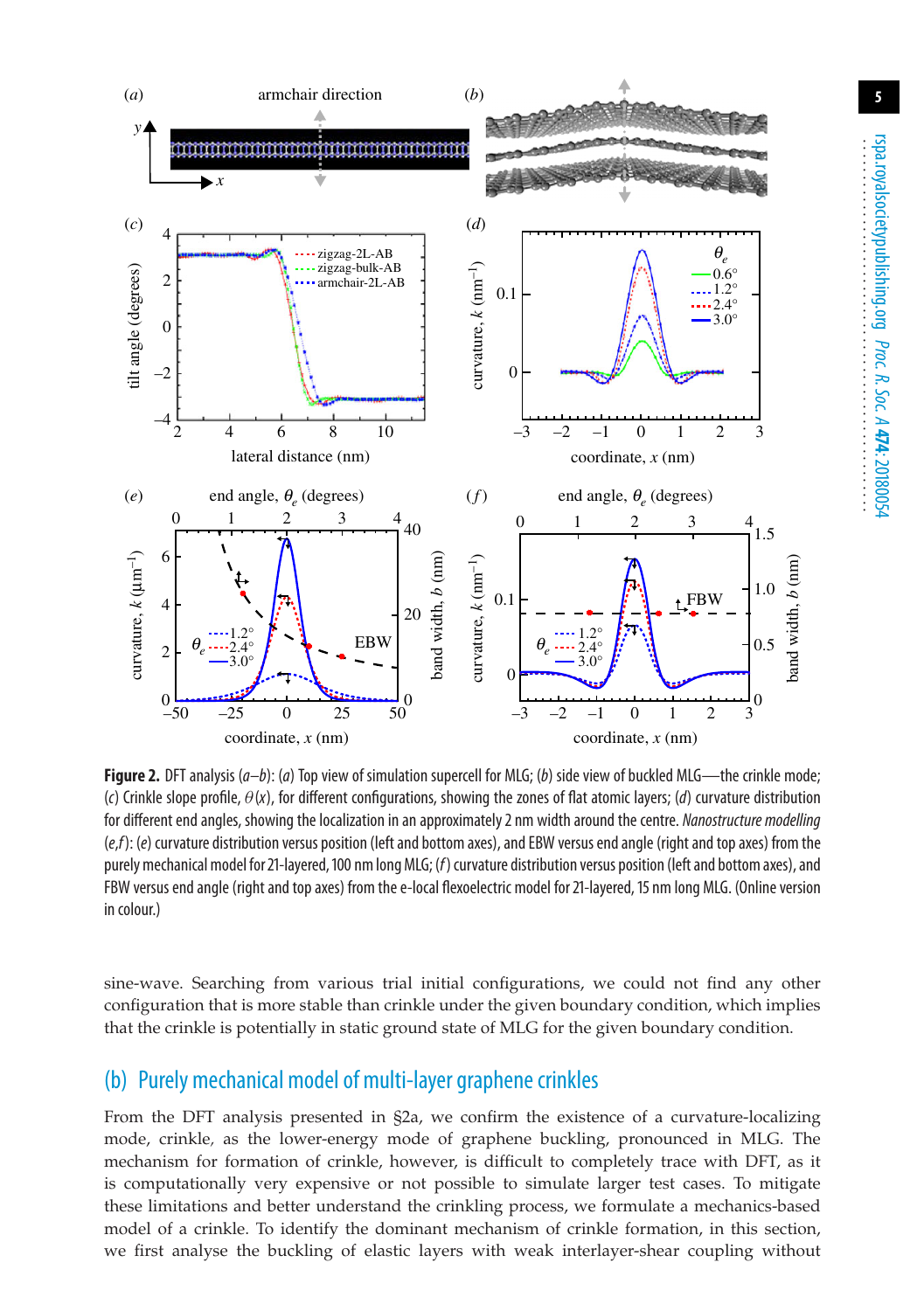electromechanical considerations. For the mechanics-based modelling, we follow the notation introduced in [figure 1](#page-2-0)*b*, where we consider *N-layer* MLG, with interlayer spacing *a* = 0.34 nm and total length  $2L_0$ . The bending stiffness of each layer is denoted as  $Q<sub>b</sub>$  and the interlayer shear modulus is  $\mu$ . For the nano-structural model, we make use of DFT-evaluated material properties,  $Q_{\rm b} = 1.0$  eV [\[8\]](#page-17-6), and  $\mu = 4$  GPa [\[31\]](#page-18-3). The continuum plate theories for SLG predict vanishing bending modulus for vanishing thickness. However, the bending energy of SLG originates from relative twisting and rotation of bond angles as well as  $\pi$ -orbital electron cloud shifting, and does not vanish. This energy density is treated as  $1/2 Q_b \kappa^2$  with  $\kappa$  being the curvature. In addition, we use the interatomic distance of the graphene atomic lattice,  $c = 0.142$  nm, the in-plane atomic-layer elastic modulus,  $Y^{(2D)} = 2000 \text{ eV} \text{ nm}^{-2}$  [\[32\]](#page-18-4) for dimensional analyses.

The symmetric shape of the crinkle is characterized by the angle  $\theta(s)$  that it makes with the horizontal and is parametrized by the arc length *s*. The entire assembly is under constraint force *f* to maintain the applied lateral strain. The DFT results indicate that layers deform nearly identically. Since the layers are held together by weak van der Waals forces, we assume translational symmetry in the thickness direction. Owing to the high in-plane stiffness of graphene, the layers are assumed to be inextensible. Under these kinematic assumptions, the strain energy of the system has two contributions, namely the individual-layer bending of the layers and the interlayer shear between them. The energy contribution from these sources is given as

$$
U_{\rm m} = \int_{-L_0}^{L_0} \left( \frac{Q_b N}{2} \left( \frac{d\theta}{ds} \right)^2 + \frac{\mu (N - 1)a}{2} \tan^2 \theta \right) ds,\tag{2.1}
$$

where the first term represents the bending energy of the layers with the curvature,  $\kappa = d\theta/ds$ , and the second term the interlayer shear energy. The total potential energy of the system is then given as

$$
\Pi = U_{\rm m} - \int_{-L_0}^{L_0} f(1 - \cos \theta) \, \mathrm{d}s,\tag{2.2}
$$

with the last term being the external potential energy of the compressive loading. From the potential energy functional  $\Pi(\theta)$  of (2.2) with (2.1), the Euler–Lagrange equation can be readily obtained for the energy minimizing shape  $\theta(s)$ ,

$$
Q_b N \theta''(s) - \mu (N - 1)a \tan \theta \sec^2 \theta + f \sin \theta = 0,
$$
\n(2.3)

for − *L*<sup>0</sup> ≤ *s* ≤ *L*0, where (*A*) denotes d*A*/d*s*. The critical buckling load for end-angles prescribed as  $\pm \theta_e$  at  $s = \pm L_0$ , predicted by this model is

$$
f_{\rm cr} = \mu (N - 1)a + \frac{\pi^2 Q_b N}{4L_0^2}.
$$
 (2.4)

To give some perspective, we evaluate the critical load for a 100 nm long MLG specimen with 21 layers, and find that bending makes up less than 0.005% of the buckling load. The buckling load is predominantly due to interlayer-shear resistance, and as the length of the layers increases, the bending contribution vanishes.

To carry out the post-buckling analysis, we numerically minimize the potential energy. [Figure 2](#page-4-0)e shows the results for one such case with  $2L<sub>0</sub> = 100$  nm and 21 layers. For small end angle, the curvature is smoothly distributed over the entire length. As the end angle increases, a progressive symmetric curvature localization occurs. The observed peak curvatures are approximately 0.0067 nm<sup>-1</sup> for a 3° end angle, which is much smaller than the DFT predictions in §2b for the same end angles. This discrepancy is attributable to buckling of quantumflexoelectric dipole–dipole interactions at the nanoscale, which is not accounted for in the purely mechanical model. The quantum flexoelectric effect is treated in depth in §3. In the meantime, to understand the localization behaviour in greater detail, we investigate the band width of curvature focusing given by the two symmetric inflection points of the curvature distribution. For the three cases in [figure 2](#page-4-0)*e*, the band widths of curvature focusing are about 25.1, 12.4 and 10.22 nm in ascending order of the end angles. These band widths are much larger, and change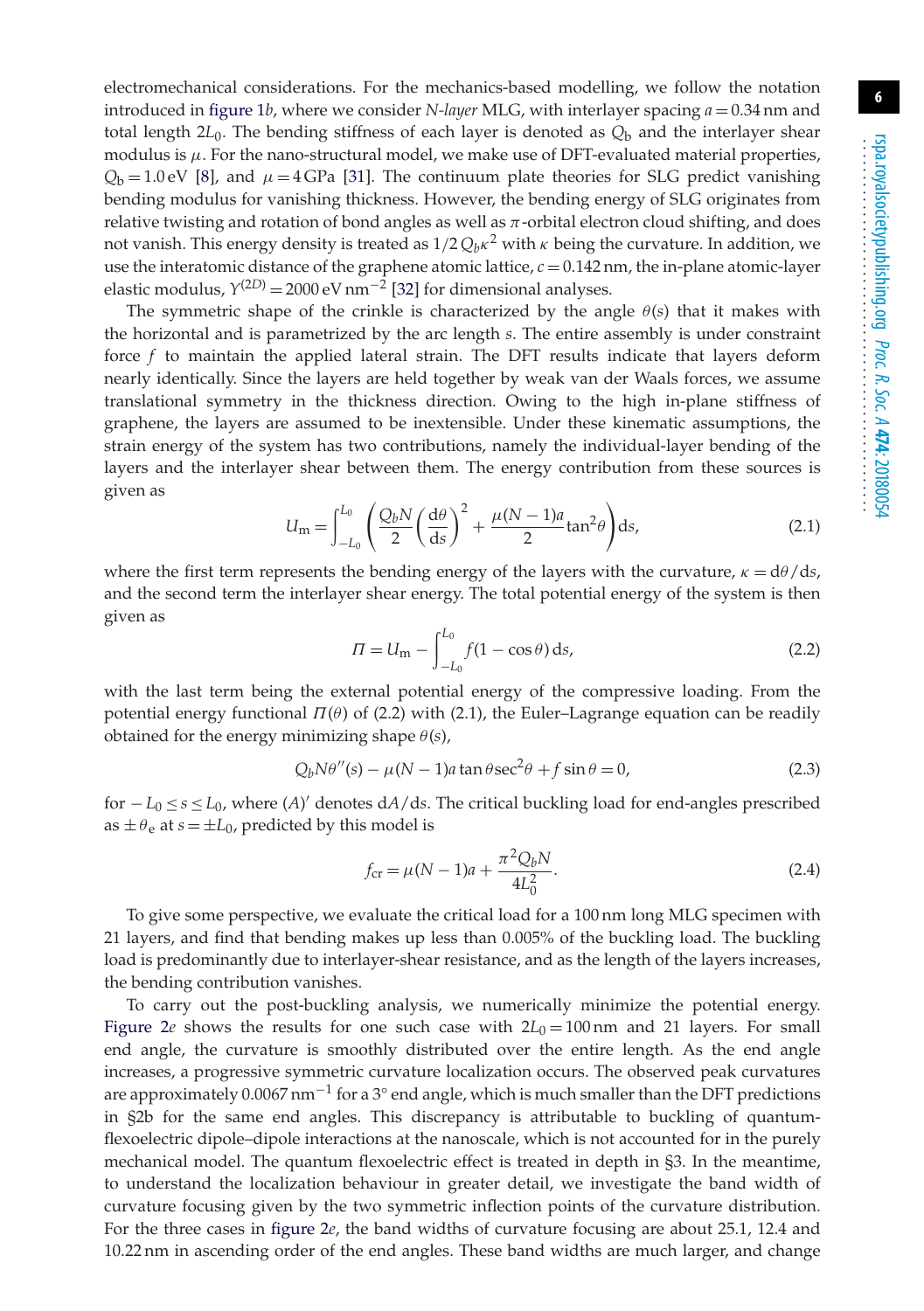with the increasing end angle in contrast to DFT results where the band width of curvature focusing is nearly fixed at 0.86 nm. In the limit of very large *L*0, two length scales remain in the problem—the interlayer spacing *a* and another from bending stiffness and interlayer shear,  $\sqrt{Q_b}/\mu a$ . The EBW of curvature focusing for small  $\theta_e$  and large  $L_0$  evolves with  $\theta_e$  as is evident in [figure 2](#page-4-0)*e*. From our numerical study this dependence of EBW is found to be ∼ (π/2θ*e*) *Qb*/μ*a*, where the constant  $\pi/2$  is introduced to match the best fit curve. Consequently, the curvature focusing observed here is achieved progressively and this mode is not an intrinsic hinge mode of MLG buckling. The curvature localization arises from an energetic competition between bending and interlayer shear energies, where the dominant buckling mechanism is interlayer shear, and bending serves to regularize the localization. Although this purely mechanical model does not completely capture the physics of crinkle formation, it does highlight *one* of the mechanisms of curvature localization in MLG.

#### (c) Electro-mechanical coupling models of multi-layer graphene crinkles

In §2b we employed a purely mechanical model to study the post-buckling evolution of MLG crinkles and showed that the interplay of interlayer shear and bending energies provides one mechanism of supercritical crinkle formation. Still there are discrepancies between the mechanical model results and DFT predictions. Buckling of MLG creates a strain gradient, i.e. bending curvature of the layers, which breaks the symmetry in the electron cloud distribution in graphene. This separation of positive and negative charge centres in graphene produces a net polarization distribution across the layer. This phenomenon, also known as *quantum flexoelectricity,* is particularly strong in MLG, and a purely mechanical formulation is not able to capture this effect. For a non-piezoelectric flexoelectric material such as graphene, the combined effect of dielectricity and flexoelectricity on polarization, *Pi*, is given by the following relation,

$$
P_i = \alpha_{ij} E_j + \beta_{ijkl} (\nabla \varepsilon)_{jkl},
$$
\n(2.5)

where  $\alpha_{ij}$  is the atomic polarizability tensor,  $E_j$  is the local electric field component,  $\beta_{ijkl}$  is the flexoelectric tensor and  $\varepsilon$  is the strain [\[33\]](#page-18-5).

As discussed in the Introduction, graphene is statically dielectric and flexoelectric in the direction normal to the lattice layer, and (2.5) for graphene is reduced to

$$
\check{P} = \alpha \check{E} + \beta_{(N)} \kappa, \tag{2.6}
$$

where  $\check{P}$  and  $\check{E}$  are, respectively, the polarization density and the electric field in the normal direction, while  $\alpha$  and  $\beta_{(N)}$  are the atomic dielectric polarizability and the intrinsic flexoelectric constant for *N* layer graphene, respectively. The atomic dielectric polarizability  $\alpha$  is given by,  $\alpha = \chi/(\chi + 1)\epsilon_0 h$ , with the electric susceptibility  $\chi$ , the electric permittivity in vacuum  $\epsilon_0$ (= 8.854 × 10−<sup>12</sup> F m<sup>−</sup>1), and the effective dielectric thickness of graphene *h*, based on the atomic polarization model of [\[24\]](#page-17-18). The values of  $\chi = 5.9$  and  $h = 0.22$  nm were obtained by DFT in [\[25\]](#page-17-19). Regarding flexoelectricity, we employ, in this paper, a further simplified model of local coupling between  $E$  and  $\kappa$ , in which the electric field  $E$  induced by layer-bending is effectively proportional to the curvature  $\kappa$  such that

$$
\check{P} = \beta^*_{(N)} \kappa, \tag{2.7}
$$

where β<sup>∗</sup> (*N*) is the *effective flexoelectric constant* of *N*-layer MLG. The highly localized curvature distribution in MLG crinkles allows us to reduce (2.6) to an *effective-locality (e-locality) constitutive relationship* of flexoelectricity. The function  $\beta_{(N)}^*/\beta_{(1)}^{(uc)} \cong B_1 - B_2e^{-B_3N}$  is obtained by best-fitting a single case ( $\theta_e = 3^\circ$ ) of our e-locality model results to the corresponding DFT results for various *N*-layered MLGs. The coefficients (*B*1, *B*2, *B*3) are found to be (7.235, 6.841, 0.1377), and the effective flexoelectric constant for a uniform curvature distribution of SLG is given as  $\beta_{(1)}^{(uc)} = 0.11e$ by DFT calculation performed in [\[27\]](#page-17-21).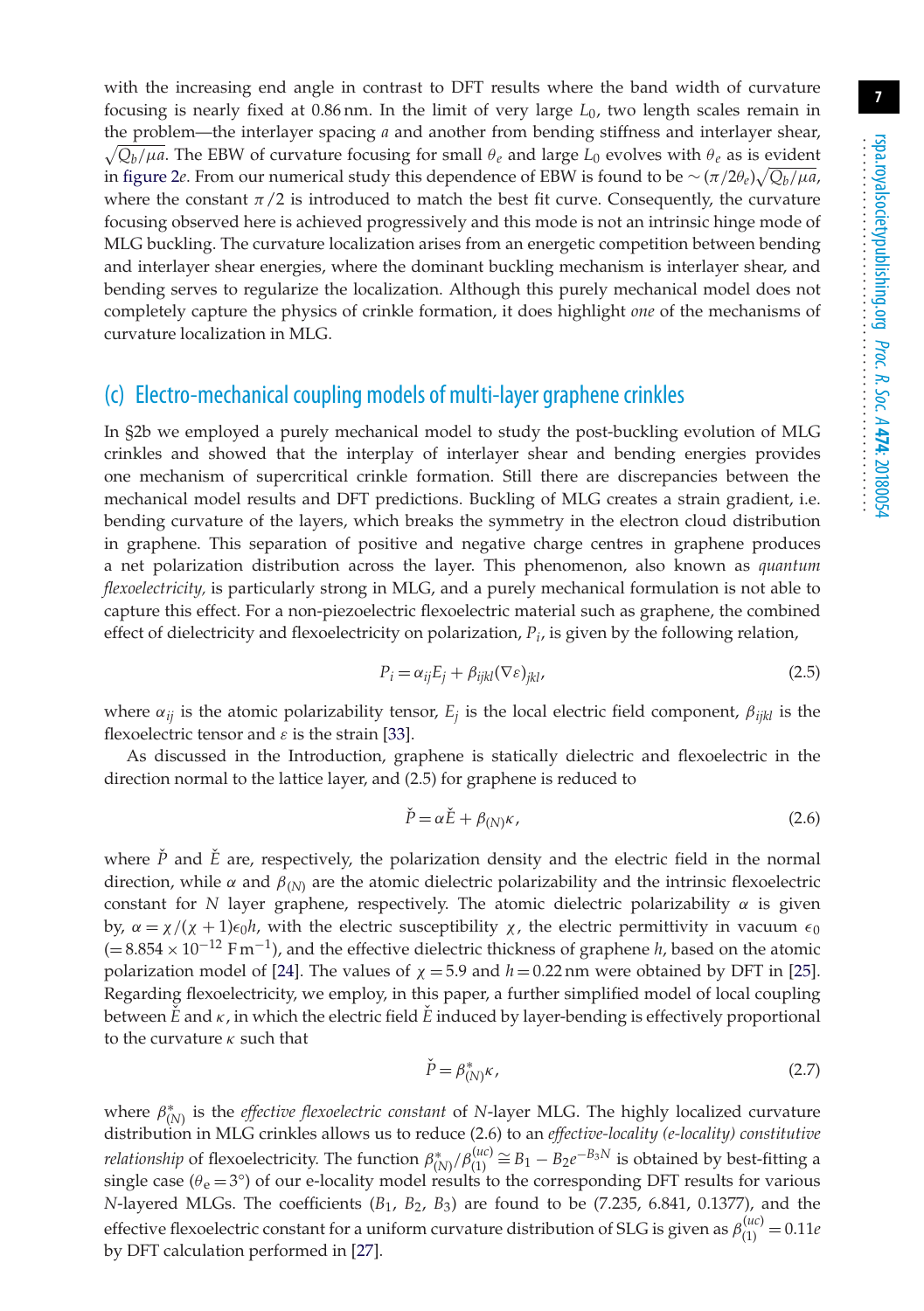Electrostatic interactions among the polarized dipoles in the graphene layers provide an energetic contribution to the potential energy. The kinematic assumptions of MLG deformation remain the same as in the purely mechanical model of the previous section. Then, the electrostatic interaction energy is expressed as

$$
U_{\text{elec}} = \frac{-\beta_{(N)}^{*2}}{2\pi \epsilon_{(N)}} \sum_{n=1}^{N} \sum_{m=1}^{n} \iint_{-L_{0}}^{L_{0}} \kappa(s_{n}) \kappa(s'_{m}) \frac{\{1 - \delta_{mn} q(s_{n}, s'_{n})\} \{A(s_{n}, s'_{m}) + B(s_{n}, s'_{m})\}}{\left[\{x(s_{n}) - x(s'_{m})\}^{2} + \{y(s_{n}) - y(s'_{m})\}^{2}\right]^{2}} ds_{n} ds'_{m},
$$
\n
$$
A(s_{n}, s'_{m}) = \cos\{\theta(s_{n}) + \theta(s'_{m})\} [-\{x(s_{n}) - x(s'_{m})\}^{2} + \{y(s_{n}) - y(s'_{m})\}^{2}\},
$$
\n
$$
B(s_{n}, s'_{m}) = 2 \sin\{\theta(s_{n}) + \theta(s'_{m})\} \cdot \{x(s_{n}) - x(s'_{m})\} \{y(s_{n}) - y(s'_{m})\}
$$
\n
$$
(2.8)
$$

and  $q(s_n, s'_n) =$  $\int 1/2$  for  $|s_n - s'_n| > r_0$ 1, for  $|s_n - s'_n| \le r_0'$ 

where  $r_0$  is the cut-off radius of the interaction integration and  $m$ ,  $n$  are indices for the layers for which interactions are considered. Here,  $\epsilon_{(N)}$  is the average electric permittivity of *N*-layered MLG in the normal direction to the layers. Local electric permittivity is layer-position dependent in general [\[26\]](#page-17-20); however, we employ the average value for every layer as an approximation for our kinematic assumptions of MLG deformation.

As commonly treated in long-range interactions among singular-field sources, we account for the intralayer dipole–dipole interaction with a cut-off radius. While performing the integration in (2.8), we omit a small symmetric region around the dipole. The way of using cut-off radius to circumvent singularity issues has a physical reasoning behind it. In atomically thin layered materials, the dipoles are not distributed continuously but separated approximately by the lattice parameter distance (nearest neighbours), and thus avoid singularities. Our choice of cut-off radius approximately 0.15 nm is approximately the same as the lattice parameter. Within the cut-off radius, the energy required to uniformly bend graphene is already accounted for in the bending energy,  $1/2Q_b\kappa^2$ . The bending stiffness value used in the calculations has been obtained from DFT analysis to delineate the bending stiffness from the effect of dipole–dipole interactions.

Augmenting the purely mechanical model with the flexoelectric interaction energy, the total potential energy is formulated as

$$
\Pi = \int_{-L_0}^{L_0} \left( \frac{Q_b N}{2} \left( \frac{d\theta}{ds} \right)^2 + \frac{\mu (N - 1)a}{2} \tan^2 \theta - f(1 - \cos \theta) \right) ds + U_{\text{elec}} \tag{2.9}
$$

Again, we numerically minimize  $\Pi(\theta)$  to get the lowest energy configuration of MLG. [Figure 2](#page-4-0)f shows the curvature distributions (refer to the left and bottom axes) for different end angles for a 15 nm long, 21-layered MLG. The curvature distribution is highly localized in an approximately 2 nm band and the peak is much larger compared to the purely mechanical model predictions. The curvature distribution also shows a reversal region, which was absent in the purely mechanical model but predicted by the DFT. Another point of difference between the two models is the boundary layer characterized by the band width of curvature focusing. The e-locality model predicts the 0.86 nm FBW of curvature focusing as shown in [figure 2](#page-4-0)*f* (refer to the right and top axes) in contrast to the EBW exhibited by the purely mechanical sandwich structure model. The much smaller boundary layer is a result of a new length scale in the problem arising from the introduction of flexoelectricity. Once we nondimensionalize (2.9), we have another nondimensionalized quantum-flexoelectric crinkle parameter,  $\pi a Q_b \epsilon_{(N)}/\beta_{(N)}^{*2}$ , in addition to the purely mechanical crinkle parameter,  $(\pi/2a\theta_e)\sqrt{Q_b/\mu a}$ , introduced in §2b. Dependence of (2.9) on the quantum-flexoelectric crinkle parameter implies that the energetic competition between flexoelectricity and layer bending yields a band width scaling as  $\sim \pi a^2 Q_b \epsilon_{(N)}/\beta_{(N)}^{*2}$ , such that higher bending stiffness implies wider band width and higher flexoelectric constant implies narrower width.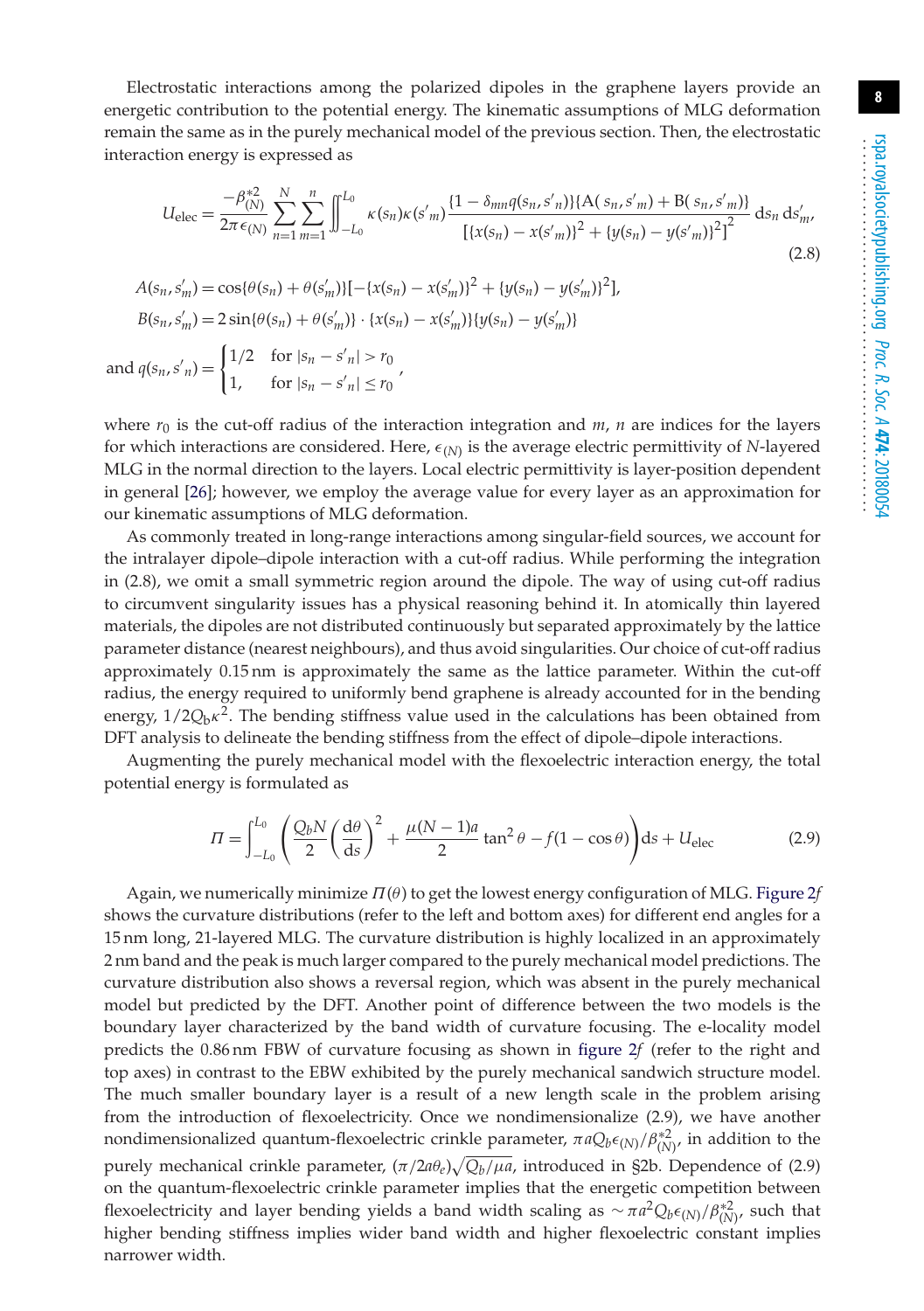# 3. Analysis of crinkle curvature localization and amplification in graphene

The electromechanical model employing our e-locality constitutive relationship of flexoelectricity, assuming local coupling between  $\hat{E}$  and  $\kappa$ , shows all the qualitative features of flexoelectric crinkle as predicted by DFT. In this section, we take a deeper look at the quantitative features of the different models.

#### (a) Post-buckling characteristics of flexoelectric graphene crinkle

[Figure 3](#page-9-0)*a* shows a comparison of the peak curvature variation versus the kink angle among the DFT, the e-local flexoelectric and the mechanical sandwich structure models. The length of our 21-layer MLG is chosen to be  $2L_0 = 15$  nm for both purely-mechanical and flexoelectric models. All three models predict a linear variation of the peak curvature with respect to the kink angle in the post-buckling configuration. Defining the slope of the linear variation as the 'curvature focusing factor', the DFT and the flexoelectric models both predict a curvature focusing factor of approximately 0.05 2 nm−<sup>1</sup> degree<sup>−</sup>1. This is more than 20 times that of the purely mechanical sandwich structure model, approximately 0.0023 nm−<sup>1</sup> degree−<sup>1</sup> shown in [figure 2](#page-4-0)*e*. Thus, the long range dipole–dipole interactions in the flexoelectric layers enhance the curvature focusing more than 20 times. In comparison, the curvature focusing factor for 15 nm long MLG shown in [figure 3](#page-9-0)*a* is approximately 0.004 nm−<sup>1</sup> degree<sup>−</sup>1, because the length of the MLG is shorter than the mechanical boundary layer width.

[Figure 3](#page-9-0)*b* exhibits the constraint force normalized by the critical load of pure-shear buckling, 20 µa for our 21-layer MLG model, to keep the end (or kink) angle in the post-buckling configuration, for two different models. One is for the purely mechanical sandwich structure model, the black curve, and the other for the e-local flexoelectric model, the blue curve. These two models match up those of figure  $3a$  for  $2L<sub>0</sub> = 15$  nm. The result of the purely mechanical sandwich structure model corresponds to the constraint force for the interlayer-shear-mode buckling. The interlayer-shear mode of buckling is well known to be supercritical and progressive, and the constraint force versus end angle plot shows a quadratic dependence at the small-angle range. The critical load of the purely mechanical interlayer-shear-mode bifurcation is about 0.53% higher than 20  $\mu$ a due to finite-length effect of using  $2L_0 = 15$  nm specimen. On the other hand, the critical load for flexoelectric crinkle formation (the blue dashed curve in [figure 3](#page-9-0)*b*) is about 0.48% higher than 20 µa, which is lower than the critical load of purely mechanical buckling. The e-local model predicts that with respect to perturbations of complex harmonic modes, the bifurcation is subcritical and the constraint-force should jump to the stable branch of the crinkle post-buckling evolution, shown in blue, in [figure 3](#page-9-0)*b*.

#### (b) Complex harmonic bifurcation analysis of critical multi-layer graphene buckling

In this sub-section, we perform a linear bifurcation analysis with the e-locality model formulated in §2c. From the full energy expression (2.8), we invoke the linearized small-angle approximation and obtain the following *Euler–Lagrange* equation for the system,

$$
Q_b N \theta''(x) + \{f - \mu (N-1)a\} \theta(x) + \frac{\beta_{(N)}^{*2}}{\pi \epsilon_{(N)}} \int_{-L_0}^{L_0} \theta'(\xi) g'_{(N)}(\xi - x) d\xi = 0, \tag{3.1}
$$

for  $-L_0 \le s \le L_0$ , where  $g_{(N)}(x - \xi)$  is the dipole–dipole interaction kernel that depends on the number of layers *N* and the geometry. It excludes  $|\xi - x| < r_0$  for intralayer interactions with  $r_0$ the cut-off radius. Now, we look for nontrivial solutions for the above equation for the bifurcation analysis. To this end, we apply the Fourier transformation,

$$
\hat{\phi}(k) = \int_{-\infty}^{\infty} e^{-ikx} \phi(x) dx,
$$
\n(3.2)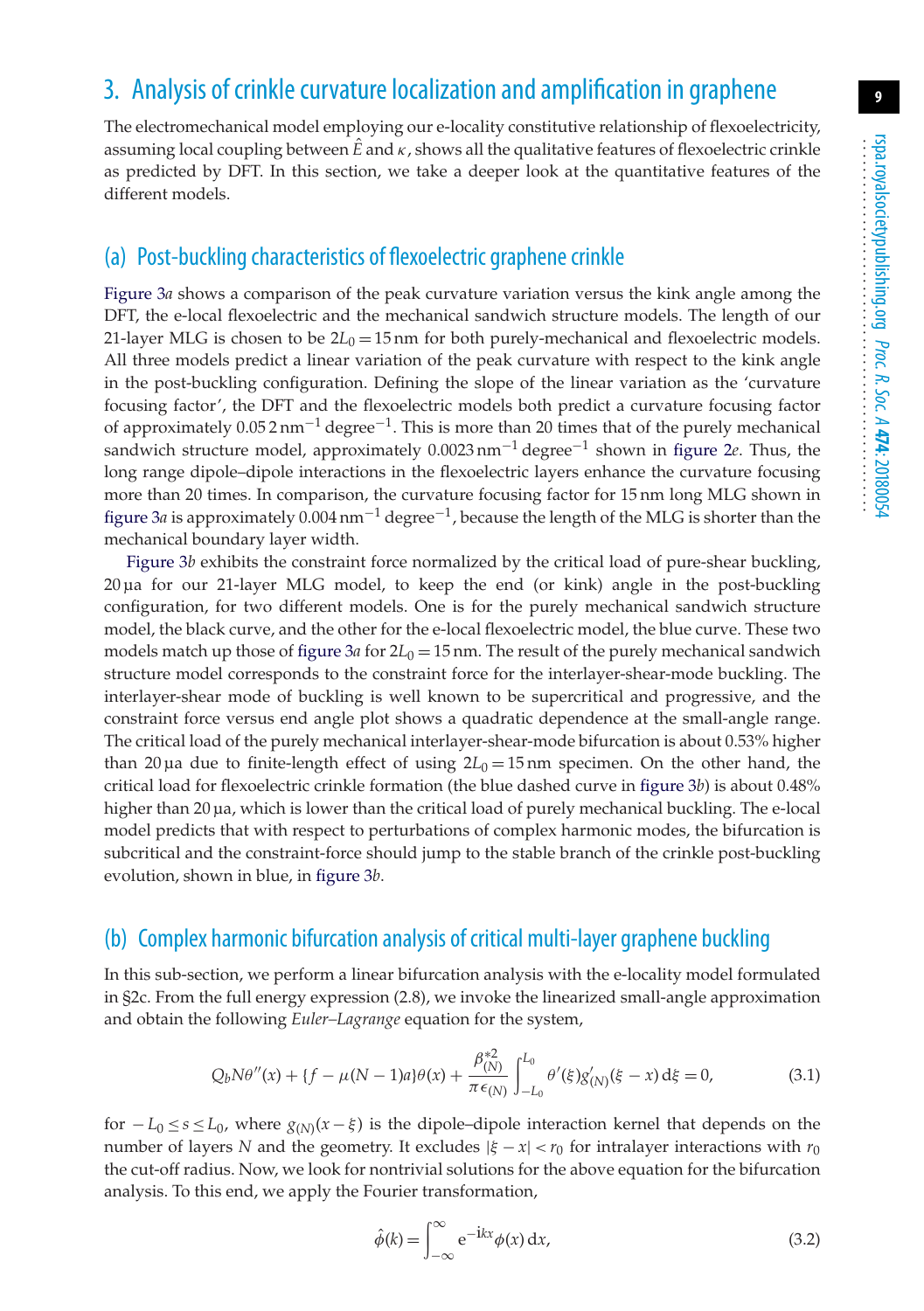<span id="page-9-0"></span>

**Figure 3.** (*a*) Comparison of peak curvature predictions by the purely mechanical model, the e-local flexoelectric model and the DFT as a function of kink angles for 21-layered and 15 nm long MLG; (*b*) Evolution of the constraint force*f* with end angle for the purely mechanical and the e-local models; (*c*) bifurcation diagram for complex harmonic perturbations from the flat state for a bilayer graphene (red line indicates the solutions for imaginary part,  $I_{(2)}(\tilde{u},\tilde{v})=0$ , while other colours indicate solutions for real part,  $R_{(2)}(\tilde{u}, \tilde{v}; \tilde{f}) = 0$ , for different constraint forces.); (*d*) Effect of the cut-off radius  $r_0$  on the critical wavenumber  $u_{cr}$ (marker indicatesthe value used inthe analysis for MLG.);(*e*) peak curvature dependence on material properties(this highlights the mechanism of curvature focusing in the purely mechanical model); (*f*) schematic of interlayer and intralayer dipole–dipole interactions in MLG.

to (3.1) with i the unit imaginary number, and obtain,

$$
\left\{ f - \mu (N - 1)a - k^2 \left( Q_b N - \frac{\beta_{(N)}^{*2}}{\pi \epsilon_{(N)}} \hat{g}_{(N)} \right) \right\} \hat{\theta} = G_{(N)}(\tilde{k}; \tilde{f}) \hat{\theta} = 0, \tag{3.3}
$$

**10**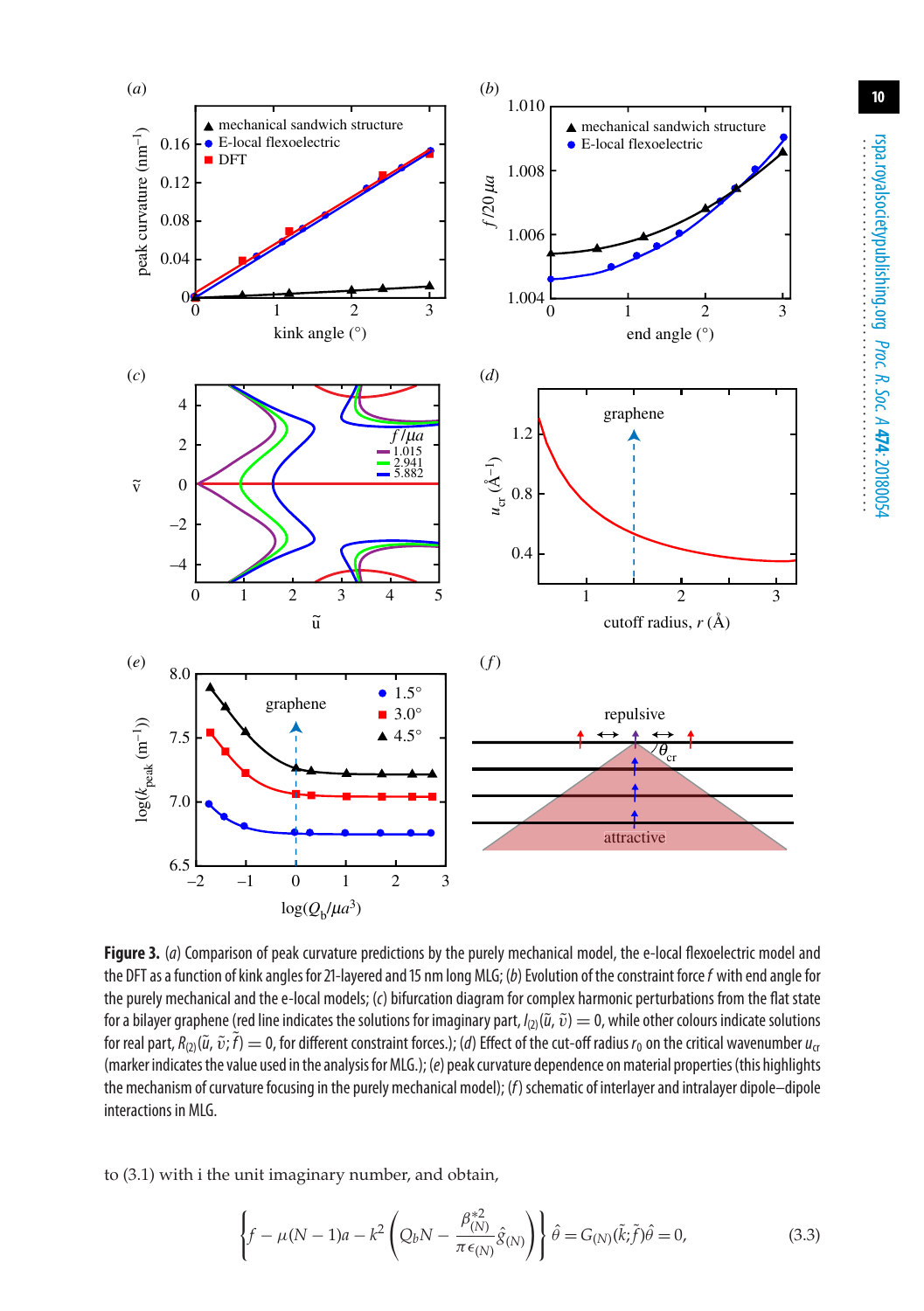where  $\hat{\theta}$  is the Fourier transformation of the function { $\theta(x)$  for  $|x| \le L_0$ , and  $\theta(x) = \theta(L_0)$  for  $L_0$  < | *x*|}, and  $\tilde{k} = ak$  and  $\tilde{f} = f/$  {  $(N - 1)\mu a$ } denote non-dimensionalized wavenumber and nondimensionalized constraint force, respectively. For nontrivial solutions of  $\hat{\theta}$ , we must satisfy  $G_{(N)}(\tilde{k};\tilde{f})=0.$ 

Here, we evaluate the critical complex-harmonic buckling load of a bilayer  $(N = 2)$  graphene to get physical insight of curvature localization at the onset of bifurcation without loss of generality. For the bilayer model, the kernel  $g_{(2)}(\xi - x)$  is given as

$$
g_{(2)}(\xi - x) = \frac{-(\xi - x)^2 + a^2}{\left\{ (\xi - x)^2 + a^2 \right\}^2} - \frac{2\{1 - q(\xi, x)\}}{(\xi - x)^2},\tag{3.4}
$$

where the first term comes from interlayer interactions while the second term arises from intralayer interactions. The Fourier transform of  $g_{(2)}$ , using the definition in (3.2), is calculated to be

$$
\hat{g}_{(2)}(k) = \pi |k| e^{-a|k|} + \pi |k| - 2kSi(kr_0) - \frac{2\cos kr_0}{r_0}.
$$
\n(3.5)

Complex solutions of  $G_{(2)}(\tilde{k}; \tilde{f}) = 0$ , given by splitting the equation into real and imaginary parts, for  $\tilde{k} = \tilde{u} + i\tilde{v}$ , yield

$$
G_{(2)}(\tilde{k}, \tilde{f}) = R_{(2)}(\tilde{u}, \tilde{v}; \tilde{f}) + iI_{(2)}(\tilde{u}, \tilde{v}) = 0.
$$
\n(3.6)

Equation (3.6) shows that the imaginary-part solution,  $I_{(2)}(\tilde{u}, \tilde{v}) = 0$ , does not depend on the constraint force,  $\tilde{f}$ , and is plotted as red curves on the  $(\tilde{u}, \tilde{v})$  plane in [figure 3](#page-9-0)*c*, for a bilayer graphene. On the other hand, the real-part solution,  $R_{(2)}(\tilde{u}, \tilde{v}; \tilde{f}) = 0$ , depends on  $\tilde{f}$ , and is plotted for different values of  $\tilde{f}$  with various coloured curves. Intersection points between the red curve and other coloured curves represent the admissible complex wavenumbers corresponding to different values of  $\tilde{f}$ . The intersection points in [figure 3](#page-9-0)*c* reveal one real ( $\tilde{v} = 0$ ) and two complex conjugate ( $\tilde{v} \neq 0$  with same  $\tilde{u}$ ) roots of (3.6).

Since the solution of (3.6) should trace the red curves in [figure 3](#page-9-0)*c*, the red curves represent the fundamental solution branch of bilayer graphene buckling obtained by the complex harmonic analysis. The red line of the real root ( $\tilde{v} = 0$ ) shows the fundamental solution branch for sinusoidal buckling modes. Along this line, admissible buckling modes and corresponding loads are determined by the boundary conditions, similar to the pitchfork bifurcation in Euler column buckling. On the other hand, the complex conjugate roots represent the critical quantum flexoelectric buckling mode,  $\theta \sim (A_1e^{vx} + A_2e^{-vx})\sin ux$ , at the nanoscale. For a long span  $(L_0 \gg a)$ of the bilayer graphene,  $A_1/A_2$  vanishes to satisfy the end condition,  $\theta \to 0$  at  $x = L_0$  for this mode. In [figure 3](#page-9-0)*c*, three complex-conjugate root sets,  $(\tilde{u}, \tilde{v}) = (3.385, 4.410), (3.317, 4.426), (3.214, 4.441),$ are displayed for three buckling loads,  $\tilde{f} = 1.015, 2.941, 5.882$ . The results show that the critical wavenumber and the decay length of the critical quantum flexoelectric buckling mode hardly change with variation of the critical buckling load  $\tilde{f}$ . However, the critical wave length, approximately 0.63 nm, and the critical decay length, approximately 0.48 nm, for ˜ *f* ∼ 1.015 are somewhat shorter than those of the post-buckling mode observed in the crinkle ridge boundary layer. It is believed that at the onset of buckling the long-wavelength harmonic mode and the quantum flexoelectric crinkle mode are concurrently activated at the critical load. Then, the critical onset mode jumps to the subcritical post-buckling mode of two straight crinkle wings linked by the curvature focusing boundary layer, adjusting the wavelength and the decay length of curvature distribution. Our parameter study shows that the complex conjugate roots only exist for the quantum flexoelectric crinkle parameter in the range of  $1.01 < \pi a Q_b \epsilon_{(2)}/\beta_{(2)}^{*2} < 31.6$ . When the value approaches 1.01, the mode becomes harmonic with its wavenumber close to that of the graphene lattice, indicating the trend of spontaneous phase transition from  $sp_2$  to  $sp_3$ . On the other hand, when the parameter value exceeds 31.6, the flexoelectric constant is too small to excite the quantum flexoelectric buckling; it can only support the long-wavelength buckling. The bilayer graphene has the value 3.48, indicating that graphene is an ideal material to form quantum flexoelectric crinkles.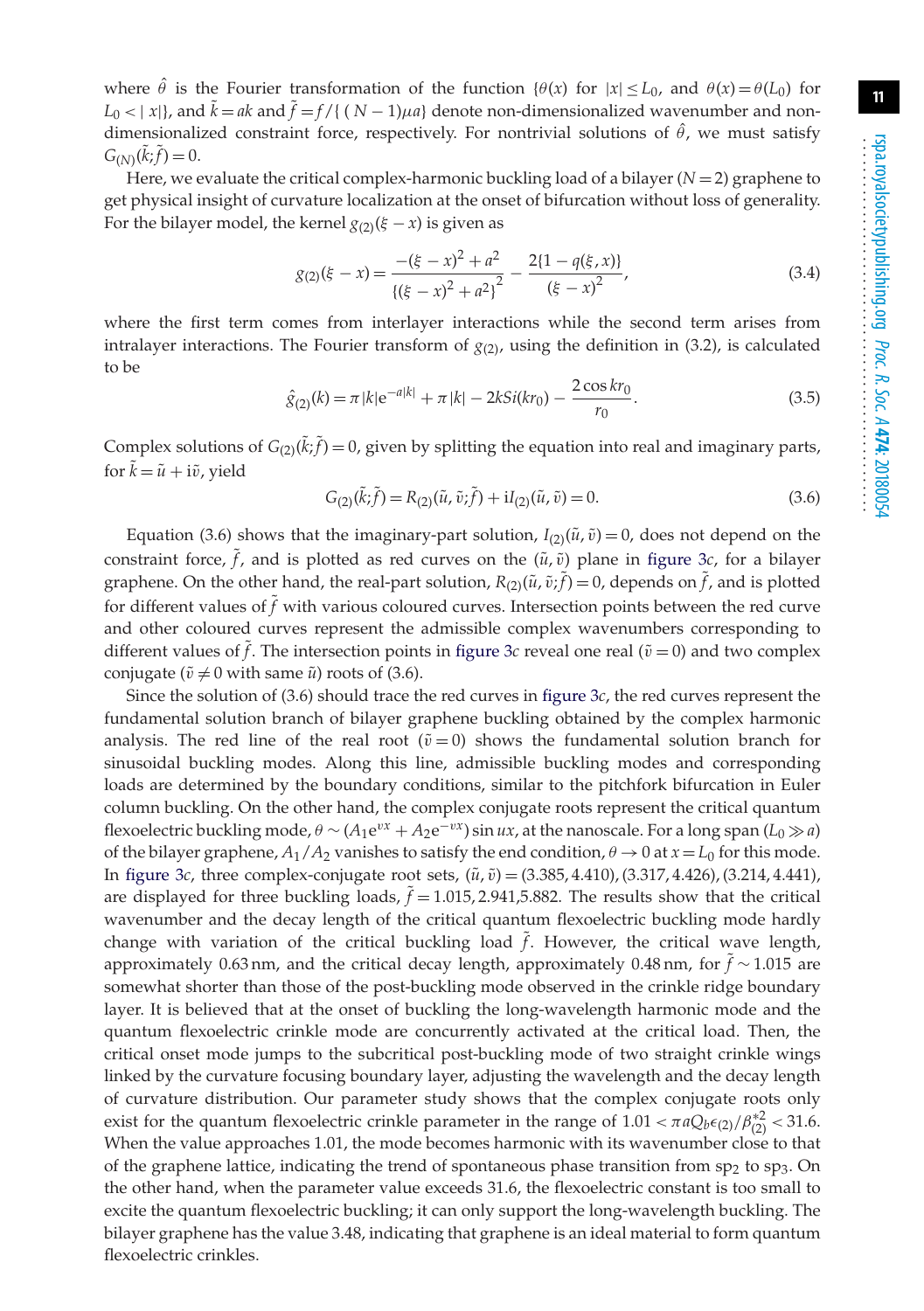### (c) Mechanisms of curvature localization in graphene

So far, our energy minimization and bifurcation analyses of the e-local model for flexoelectricity predict the formation of flexoelectric crinkles and the results are in good agreement with the DFT findings. We now take a close look at the energetic interplay that leads to curvature localization in both purely mechanical and electromechanical buckling.

In the purely mechanical model, in the absence of any bending rigidity, a perfectly sharp mathematical kink is the energy minimizing solution that satisfies the boundary conditions. However, with a non-zero bending rigidity, there is an energy competition between interlayershear and layer-bending modes. A larger boundary layer allows reduction in the shear energy, which primarily comes from the straight sections of the shape. Thus, we see a smoothly distributed curvature over the length of the sample. However, we would like to point out here that even the purely mechanical model shows non-negligible amount of curvature amplification for small values of *Q*b/μ*a*<sup>3</sup> as shown in [figure 3](#page-9-0)*e*, but for the material properties of graphene, this effect is not significant.

As discussed in the Introduction, long range nonlocal flexoelectric interactions in the model allow for significant energy variations, especially reduction of energy through *attractive* dipole– dipole interactions. The curvature reversal exhibited by the flexoelectric crinkle plays the key role in the energy reduction in the e-local model. Since we employ local coupling in the constitutive relationship, reversal of curvature also implies reversal of polarization. [Figure 3](#page-9-0)*f* shows the schematic of dipole–dipole interactions. There are two types of dipole–dipole interactions interlayer and intralayer. Interlayer interactions among the dipoles present in the red region are attractive and lower the potential energy. The presence of multiple layers increases the energetic favourability of crinkle formation. Since the crinkle curvature and hence polarization are highly localized, all the interaction is within the shaded (red) region in [figure 3](#page-9-0)*f*.

Intralayer interactions are repulsive for parallel and attractive for anti-parallel dipoles, which is the primary reason why crinkles display the characteristic curvature reversal. The curvature reversal leads to reversal of polarization, and thus the strong attractive intralayer interactions reduce the total energy. This explains the origin of the FBW of curvature focusing. The electrical interaction keeps reducing the potential energy as the boundary layer becomes smaller and smaller. Thus, at the onset of bifurcation there is a spontaneous reduction of boundary layer width which is impeded only by the non-vanishing bending rigidity of graphene. This competition between bending energy and flexoelectric energy gives rise to a boundary layer, substantially smaller than the purely mechanical boundary layer (approx. 2 nm compared to approx. 50 nm). The two mechanisms of curvature focusing work together for flexoelectric crinkles. The energetic competition between layer-bending energy and interlayer-shear energy provides a macroscopic broad-band focusing, while the competition between layer-bending and flexoelectric energy gives a much narrower FBW of curvature focusing and much larger curvature amplification.

### 4. Discussion

## (a) Reduced couplings of flexoelectricity and dielectricity

It is a pleasant surprise that a simple e-local flexoelectric polarization model, (2.7), can capture the major characteristics of critical curvature localization in graphene predicted by DFT analysis. Since  $\ddot{E}$  in (2.6) is a point-exclusive external electric field, the electric field is generated by all other dipoles distributed in the entire MLG except for the dipole within the cut-off radius, and thus the polarization is inherently nonlocal. However, we lumped the contribution of the nonlocal dielectric interaction term in (2.6) into a single e-local flexoelectric constant β<sup>∗</sup> (*N*) in (2.7). This lumping for 'uniform curvature distribution' in SLG provides the uc-local polarization constant,  $\beta_{(1)}^{(uc)} = 0.11e$ , reported in [\[27\]](#page-17-21). Similar to electric permittivity,  $\epsilon_{(N)}$ , the uc-local polarization constant,  $\beta_{(N)}^{(uc)}$ , is layer-number, *N*, dependent, and  $\beta_{(21)}^{(uc)} \sim 0.718e$ , for example. In contrast, a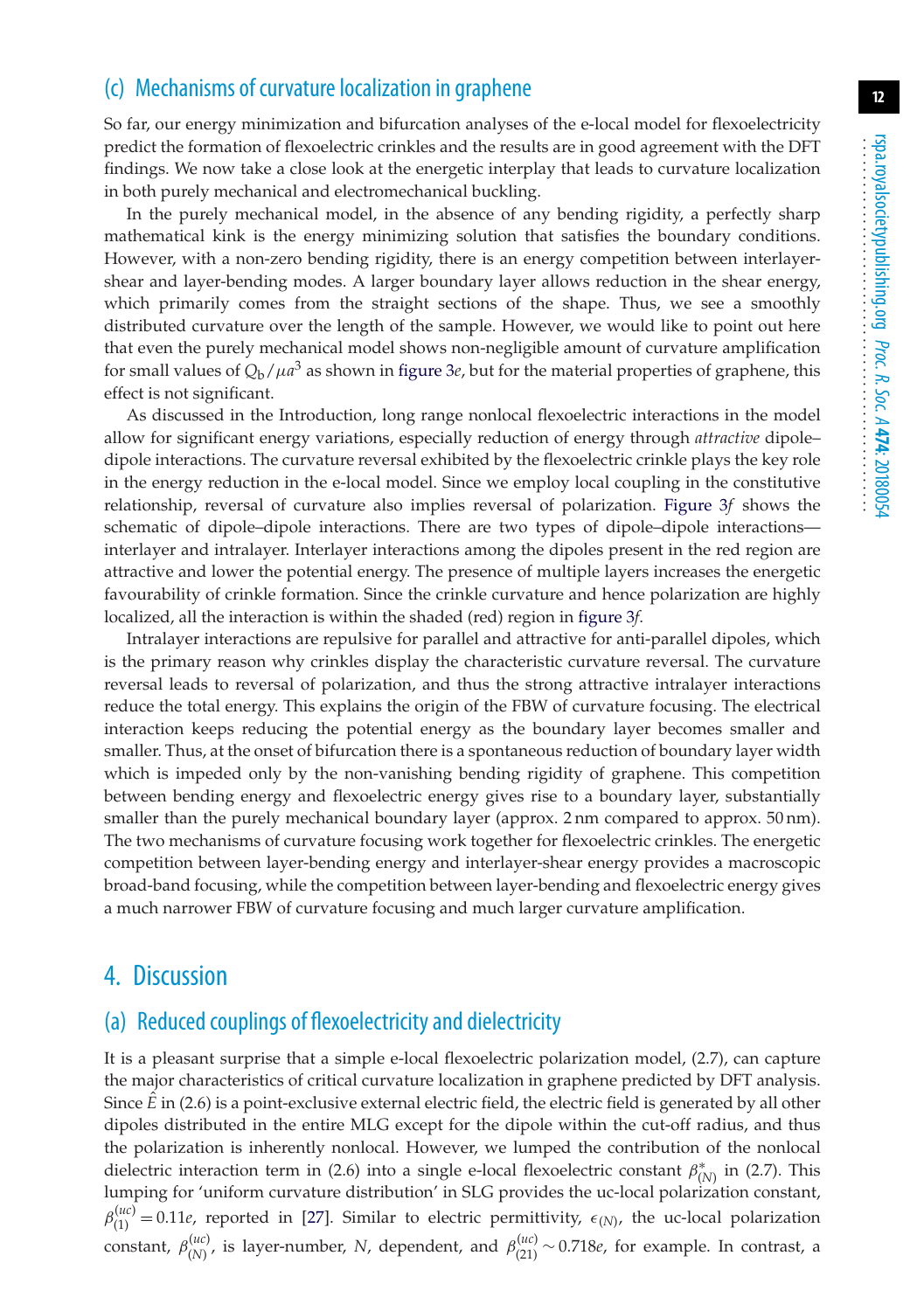crinkle has a non-uniform curvature distribution, and we obtain a slightly larger value of the e-local flexoelectric constant,  $\beta_{(21)}^* = 0.745e$ , by best-fitting the 3°-crinkle curvature distribution predicted by the e-local model to that of the DFT analysis. The value,  $\beta^*_{(21)} = 0.745e$ , is MLG crinkle specific. In general, the reduced flexoelectric model, from  $(\alpha_{(N)}, \beta_{(N)})$  to  $(\beta_{(N)}^*)$ , is not applicable to solve non-uniform curvature problems. However, the peculiar characteristics of the localized curvature distribution,  $\kappa(x, \theta_e) = \theta_e \psi(x)$ , in the nanoscale MLG crinkle boundary layer allows us to use the reduced effective flexoelectric constant, where  $\psi(x)$  is the universal shape function of the crinkle. In the crinkle boundary layer, the antiparallel flexoelectric dipoles in mutually opposite curvature distributions enhance the additional point-exclusive dielectric polarizations. Furthermore, FBW of the boundary layer makes the dielectric polarizations also proportional to the curvature. These two effects make the effective flexoelectric constant  $\beta^*_{(21)}$ larger than the intrinsic flexoelectric constant,  $\beta_{(21)} = 0.726e$ . In contrast, flexoelectric dipoles of uniform curvature distribution are parallel to each other and hence the dielectric polarizations are induced in the opposite direction to the flexoelectric dipoles. Therefore,  $\beta_{(N)}^{(uc)}$  is smaller than  $\beta_{(N)}$ . In other words, the net polarization is amplified by dielectricity from the intrinsic flexoelectric polarization in MLG crinkles, and is reduced in uniformly curved MLGs. Although a three-dimensional (3D) continuum electromechanical constitutive relation in the entire space can be made in a unified manner with thermodynamic representation [\[34](#page-18-6)[,35\]](#page-18-7), 3D-continuum kinematics cannot effectively follow the deformation of layered structures of inextensible 2D materials. The e-local modelling is found effective in accounting energetics for MLG crinkle deformations. A comparison of the results using  $\beta_{(1)}^{(uc)}$  with those using  $\beta_{(21)}^*$  is provided in appendix B.

#### (b) Critical constraint force and the post-buckling mode of multi-layer graphene

For a quantitative assessment of post-buckling behaviour of MLG, we consider the lowest admissible critical load  $f_{(2)}$  of sinusoidal interlayer-shear-mode buckling, from (3.3), for a bilayer  $(N=2)$  graphene of length  $2L_0 = 15$  nm,

$$
\tilde{f}_{(2)} = 1 + \frac{k^2}{\mu a} \left( 2Q_b - \frac{\beta_{(2)}^{*2}}{\pi \epsilon_{(2)}} \hat{S}_{(2)} \right),
$$
\n(4.1)

which evaluates to  $\tilde{f}_{(2)} = 1.0164$  for  $k = \pi/15$  nm<sup>-1</sup>,  $\mu a = 1.36$  N m<sup>-1</sup>,  $Q_b = 1$  eV, and  $\beta_{(2)}^{*2} \hat{g}_{(2)}(k)$ /  $π ∈_0 = −1.175$  eV. A negative  $β_{(2)}^{*2}$  $β_{(2)}(k)/π ∈_0$  implies that the intralayer flexoelectric dipole–dipole interaction of parallel dipoles effectively increase the bending rigidity.

The critical load for the purely mechanical model evaluates to  $\tilde{f}_{(2)} = 1.0103$ , which is higher than the lowest post-buckling load of crinkle as seen in [figure 3](#page-9-0)*b*. This result indicates that the fundamental state bifurcates at  $\tilde{f}_{(2)} = 1.0164$  with a sinusoidal mode which together with the quantum-flexoelectric buckling mode triggers cascading bifurcations of higher orders. These bifurcation events reduce the load to the lowest post-buckling load of crinkle, becoming a subcritical harmonic bifurcation. Once the flexoelectric crinkle is formed at an infinitesimal end angle, subsequent post-buckling load increases with growing end angle, and all the crinkle modes remain identical. The post-buckling mode of the flexoelectric crinkle, θ ∼ sin(*k*(FBW)*x*)/*x* within the boundary layer, ensures the characteristics of FBW curvature focusing. If  $\beta^*$  is set to zero, i.e. no flexoelectricity, we recover the purely mechanical supercritical bifurcation and the boundary layer exhibits characteristics of EBW curvature focusing.

A similar phenomenon of subcritical harmonic bifurcation with the invariance of postbifurcation mode starting at a lower load was previously discovered for the case of creasing in a neo-Hookean solid surface under lateral plane-strain compression [\[36–](#page-18-8)[39\]](#page-18-9). For creasing, this mode is singular. The singular crease field was introduced by the cascading subcritical higherorder harmonic bifurcations [\[18\]](#page-17-22) at the critical compressive strain for harmonic bifurcation [\[37\]](#page-18-10), called the Biot strain, 0.46 [\[40\]](#page-18-11). Alternatively, it could be also introduced by singular perturbation [\[38\]](#page-18-12) such that the crease initiated at a compressive strain of 0.35, which is smaller than the Biot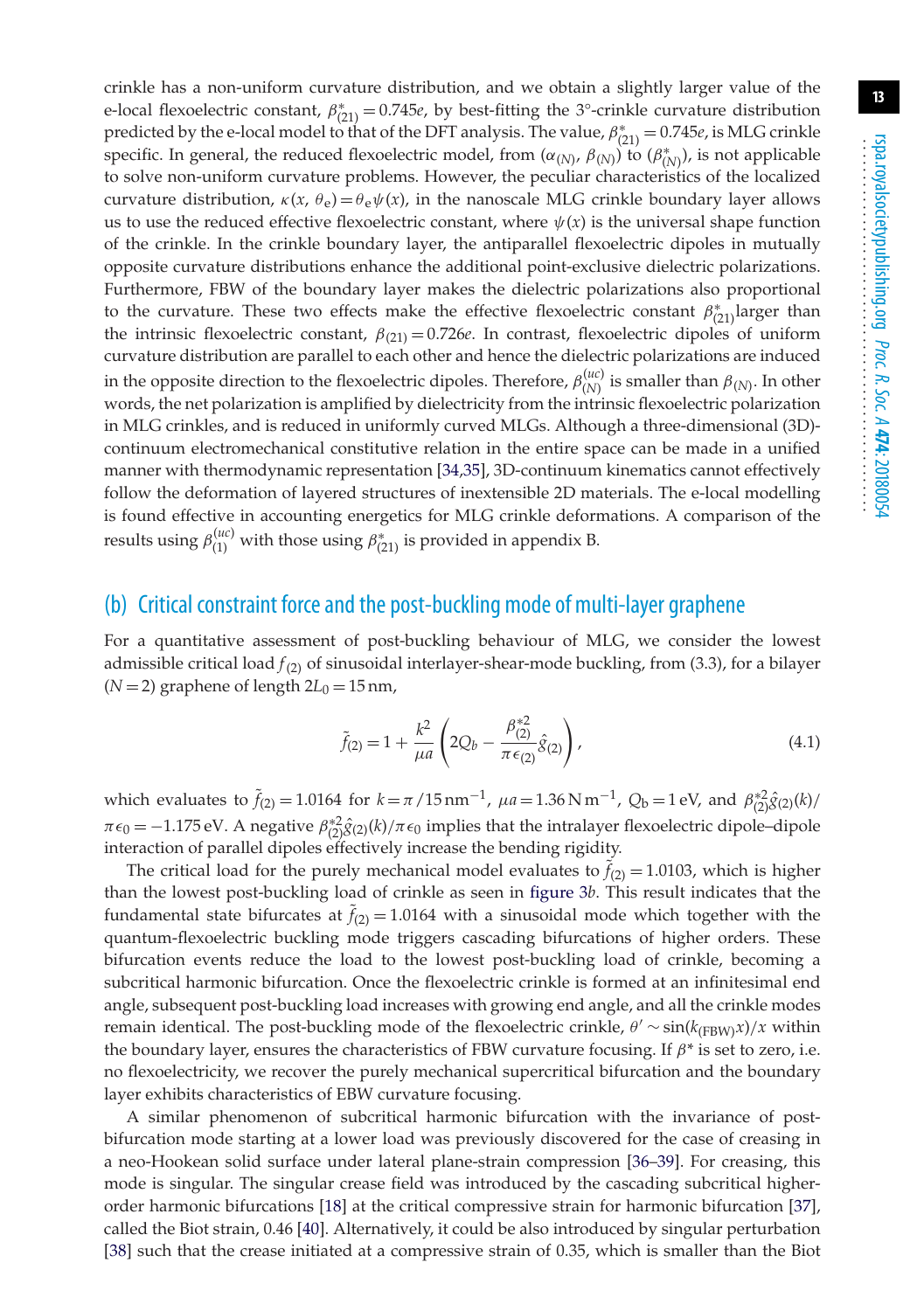<span id="page-13-0"></span>

**Figure 4.** (*a*) Qualitative plot of atomic polarization for a cross section of flexoelectric crinkle from DFT analysis; (*b*) a schematic of electron cloud distortion in bent graphene leading to polarization i.e. quantum flexoelectricity; (*c*) polarization density for 21-layered, 15 nm MLG predicted by e-local model. (Online version in colour.)

strain. For both flexoelectric crinkle and crease cases, the mode grows self-similarly, unlike the progressive growth observed in the supercritical buckling of purely mechanical models.

## (c) Crinkle flexoelectric polarization and potential applications

The critical curvature localization in MLG amplifies the peak curvature by two orders of magnitude from that of an equivalent sinusoidal wrinkle to within 0.86 nm FBW for a typical span of the MLG layers, for instance,  $2L_0 = 100$  nm in [figure 2](#page-4-0)*e*. For example, the case of a wrinkle with 3° end angle for  $2L_0 = 100$  nm has its peak curvature of 0.0016 nm<sup>-1</sup>, while the equivalent purely mechanical crinkle amplifies this to  $0.0068$  nm<sup>-1</sup>, and the flexoelectric crinkle to 0.16 nm<sup>−</sup>1. The amplification factor is proportional to *L*0. An important feature of the MLG crinkle is the development of highly concentrated flexoelectric polarization along the crinkle ridges and valleys. [Figure 4](#page-13-0)*a* shows the DFT-evaluated flexoelectrically polarized dipoles of specific atoms on a cross section of the crinkle. Note the localization and reversal of polarization. As the curvature decays, the polarization also vanishes away from the crinkle ridge. [Figure 4](#page-13-0)*b* highlights the mechanism of intrinsic flexoelectric polarization, where bending leads to  $\pi$  electron cloud shift (in blue) that produces the polarization. The intrinsic flexoelectric polarization further induces additional dielectric polarization. As we obtained in 3.1, the curvature focusing factor for flexoelectric crinkle was  $0.052$  nm<sup>-1</sup> degree<sup>-1</sup>, and this large curvature amplification indeed produces a significant net polarization density with peak values reaching 0.12 e nm<sup>-1</sup> for a 3° kink angle as shown in [figure 4](#page-13-0)*c*.

Curvature localization and amplification lead to development of surface electric-charge concentration in the FBW along the crinkle ridges and valleys on the top and bottom free surfaces of MLG. The surface electric charges are negative on the tops of ridges and positive on the bottoms of valleys. This yields a nanoscale line charge, focused in a 0.86 nm band, and the intensity of the charge concentration can be regulated by controlling the end angle or the level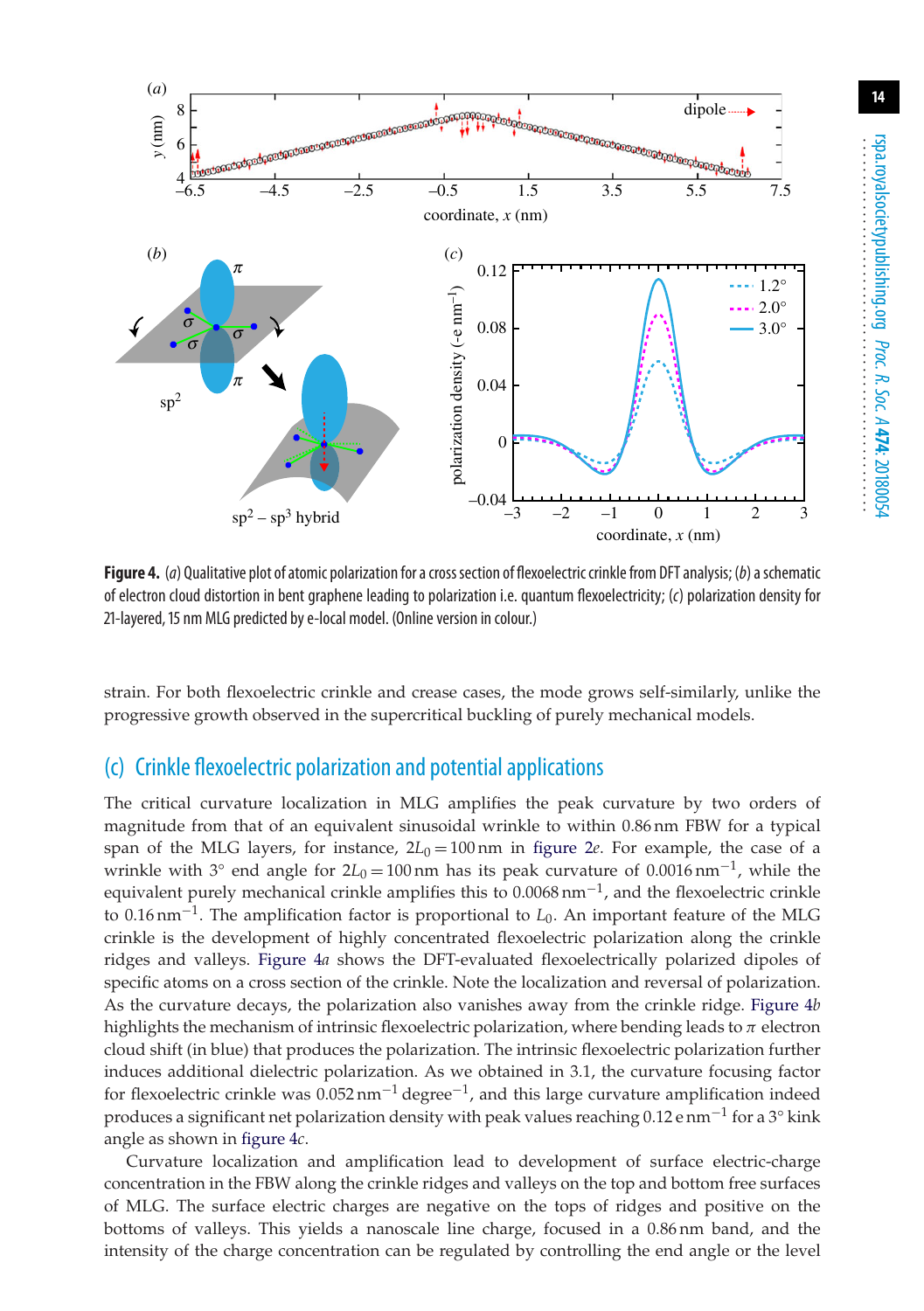of compression. We posit that the effects of the crinkle-induced surface line charges have been indirectly observed in literature [\[41,](#page-18-13)[42\]](#page-18-14). For instance, DNA molecules are adsorbed along well-ordered lines [\[41\]](#page-18-13), and  $C_{60}$  Buckyballs line up in a regular pattern [\[40\]](#page-18-11) on HOPG surfaces. We believe that these previously unexplained observations are caused by the presence of flexoelectric line charges resulting from crinkles. HOPG contains naturally existing flexoelectric crinkles along the domain boundaries of the mosaics [\[7\]](#page-17-5) as discussed in the Introduction. The HOPG crinkle networks are likely generated by inhomogeneous stress fields due to defects introduced during the manufacturing process. DNA molecules are negatively charged, and the DNA molecules are likely adsorbed along the troughs of the crinkle valleys [\[41\]](#page-18-13). A straightforward energy minimization calculation accounting for the interactions among the crinkle line charge and the dielectric charges of the Buckyballs shows that the optimal distance between the Buckyballs should be about 2 nm, which is close to the experimentally observed spacing [\[42\]](#page-18-14). Typical interaction potential depth between the crinkle line charge and charged molecules or large neutral molecules (or nanoparticles) are much deeper than the Boltzmann activation energy,  $k_B T = 25.7$  meV, at room temperature,  $T = 298K$ . Therefore, we expect that flexoelectric crinkles will be useful in studying self-organizing molecular adsorption for various applications. Besides the potential applications of flexoelectric crinkle charges in adsorption problems, the kinematics and energetics of flexoelectric crinkles can provide new insight on dynamic ripple characteristics in graphene [\[1\]](#page-17-0). As DFT analysis reveals that SLG crinkle is a metastable configuration for  $2L<sub>0</sub>=13.26$ , the crinkle mode can develop a characteristic phonon mode of ripples in graphene other than the sinusoidal mode, for wavelengths of 4*L*<sup>0</sup> < 26.5 nm, and dynamic mode hopping in different modes can play a significant role in thermodynamic energy partitioning and phonon transfer.

# 5. Conclusion

Here we highlight our new discoveries regarding MLG crinkles:

- 1. We constructed the MLG phase map of wrinkle versus crinkle. The crinkle phase is more stable than a wrinkle phase for  $2L_0 \leq 13.9N\sqrt{(N+1/N)a}$ , where  $2L_0$ , N and *a* are the whole span, number of layers and the interlayer spacing of a buckling MLG correspondingly.
- 2. Our DFT analyses reveal that the curvature of the MLG crinkle ridge (or valley) is localized and highly focused within an approximately 0.86 nm wide band. The curvature reaches a peak of approximately  $0.15$  nm<sup>-1</sup> for a 3 $^{\circ}$  kink angle, and the curvature vanishes outside of the approximately 2 nm wide boundary layer.
- 3. We find that a mechanical model of MLG under axial compression undergoes a supercritical interlayer-shear-mode buckling to progressively evolve into a crinkle with its curvature localized within a much broader band than those of DFT predictions. The curvature focusing factor, approximately  $0.0023$  nm<sup> $-1$ </sup> degree<sup>-1</sup>, of the purely mechanical model is much weaker than the DFT prediction, approximately  $0.052 \text{ nm}^{-1}$  degree<sup>-1</sup>. Nevertheless, this long-wavelength mechanical buckling mechanism cooperatively drives MLG crinkle formation with buckling of quantum-flexoelectric dipole–dipole interactions at the nanoscale. The width of the mechanical crinkle is found to be scaled by the mechanical crinkle parameter,  $(\pi/2a\theta_e)\sqrt{Q_b/\mu a}$ .
- 4. Our post-buckling analyses of crinkle reveal that long-range non-local electromechanical interactions in MLG promote concurrent quantum flexoelectric buckling of the interactions at the nanoscale, in addition to the long-wavelength purely-mechanical buckling. The attractive interlayer and intralayer interactions among the electric-charge dipoles, generated by flexoelectricity, lower the total potential energy.
- 5. For an effective crinkle analysis, we formulate an e-local model for graphene flexoelectricity by lumping together the dielectric and flexoelectric interactions in MLG. The e-local model is calibrated with the DFT results to calculate the effective flexoelectric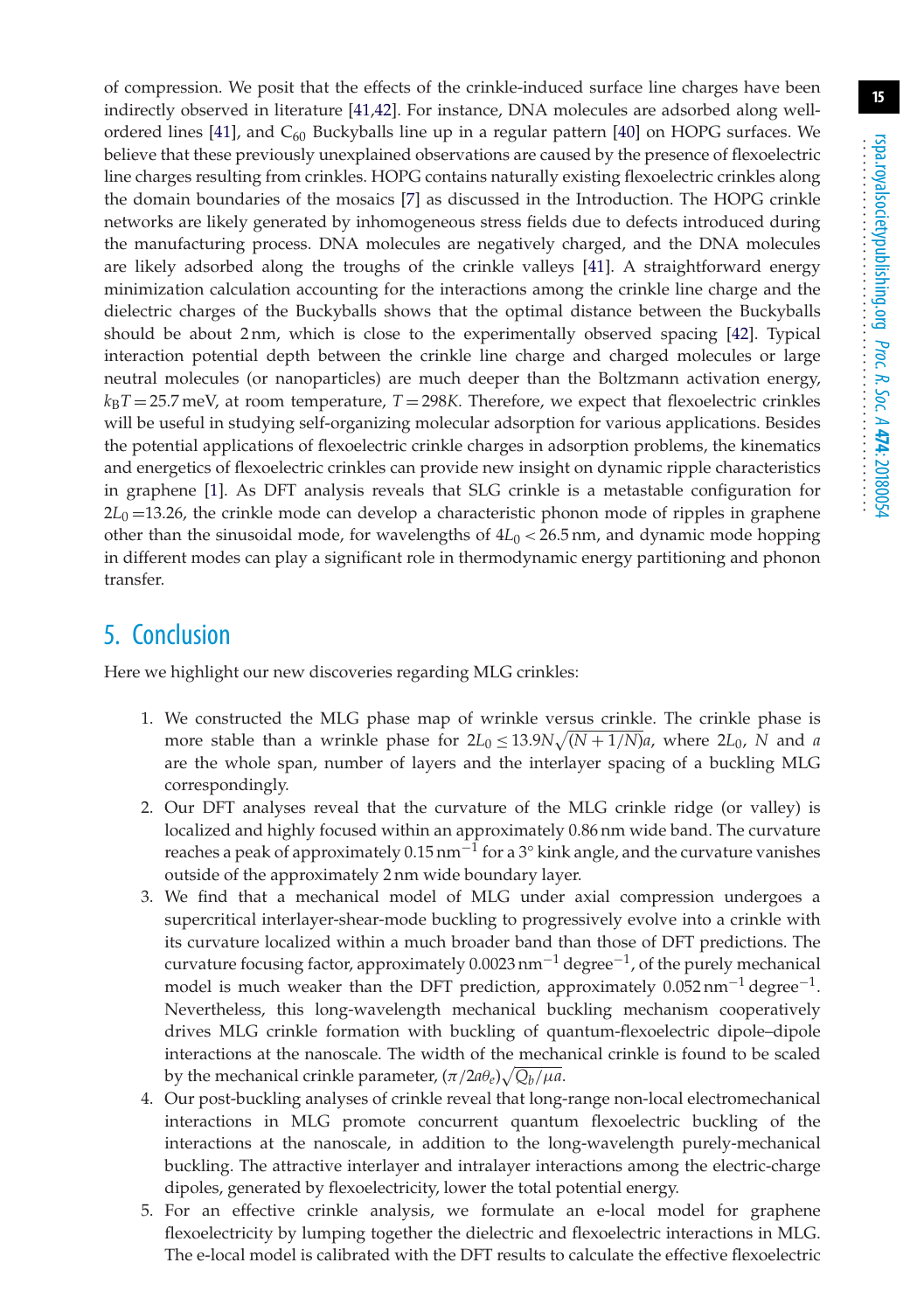coefficient  $\beta^*_{(21)} = 0.745e$  which is found to be higher than the uc-local polarization constant,  $\beta_{(1)}^{(uc)} = 0.11e$ , obtained by uniform bending DFT analysis [\[22\]](#page-17-23).

- 6. Our e-local model results of flexoelectricity capture the signatures of the crinkles, i.e. curvature focusing, curvature reversal and FBW characteristics observed in the DFT analyses. The peak curvature of  $\sim 0.16 \text{ nm}^{-1}$  for 3° end angle and curvature focusing factor of approximately  $0.052$  nm<sup>-1</sup> degree<sup>-1</sup> are in good agreement with DFT results and are significantly higher than the purely mechanical model.
- 7. Accounting for flexoelectricity, our linear bifurcation analysis of the e-local model shows that the bifurcation is subcritical with respect to perturbations of complex harmonic modes and happens at a higher critical load of  $\tilde{f}_{(2)} = 1.0164$  than the load of purely mechanical model,  $\tilde{f}_{(2)}^{\text{mech}} = 1.0103$ .
- 8. Our bifurcation analyses reveal existence of two concurrent hierarchical modes of MLG buckling at the onset of buckling. One is a long-wavelength harmonic bifurcation mode, and the other the quantum flexoelectric crinkle mode near the lattice scale. The two modes at the onset of bifurcation lead to the post-buckling crinkle mode of high curvature localization and focusing at the crinkle ridge (or valley) tips.
- 9. We have uncovered that the quantum flexoelectric crinkle can be formed only if the quantum flexoelectric crinkle parameter is in the range of  $1.01 < \pi a Q_b \epsilon_{(2)}/\beta^{*2} < 31.6$ . If the parameter value is close to 1.01, the MLG is likely to make spontaneous phase transition from a  $sp_2$  to a  $sp_3$  structure. On the other hand, if the parameter value is beyond 31.6, the MLG harmonically buckles only with a long wavelength. The quantum flexoelectric crinkle parameter of a bilayer graphene is 3.48, and MLG is found to be an ideal material to form quantum flexoelectric crinkles.
- 10. The large curvature focusing leads to segregation of charges on the outer surfaces of MLG which are confined within the boundary layer. The polarization density reaches up to  $0.12 e^{-}$  nm<sup>-1</sup> for a 3° kink angle. This effectively produces a line charge, the magnitude of which can be manipulated by macroscopic deformation. Fine control of this class of surface feature with quantum-flexoelectric charge concentration can be a powerful tool to study selective graphene-surface functionalization, molecular adsorption, self-organization of molecular and other nanoscale electrosensitive systems.

Data accessibility. This article has no additional data.

Authors' contributions. M.K. and K.S.K. conceived and implemented the mathematical model, interpreted the results and drafted the manuscript. M.H.C. carried out the DFT analysis. K.S.K. supervised the work. All authors gave final approval for the publication.

Competing interests. We have no competing interests.

Funding. This work was supported by the U.S. National Science Foundation (awards CMMI-1462785 and 1563591) for the experimental study & the theoretical modelling by M.K. and K.S.K., and (awards DMR-0520651 and XSEDE) for the DFT analysis by M.H.C. and K.S.K.

Acknowledgements. Valuable discussions with AK Landauer are gratefully acknowledged.

# Appendix A. Phase map analysis of multi-layer graphene

To delineate the different modalities of deformation we construct the phase map as shown in [figure 1](#page-2-0)*d* by comparing the critical load of crinkle versus wrinkle formation for N-layered sandwich structures.

Employing the notation in §2b, the potential energy for the wrinkle mode arising from bending and compression/extension of layers is given as

$$
\Pi_{\text{overall}} = N \int_{-L_0}^{L_0} \frac{Q_b}{2} \kappa^2 \, \mathrm{d}s + 2 \int_{-L_0}^{L_0} \frac{Y^{(2D)}}{2} \left( \sum_{m=1}^{(N-1)/2} \varepsilon_m^2 \right) \mathrm{d}s - f \int_{-L_0}^{L_0} (1 - \cos \theta) \, \mathrm{d}s,\tag{A.1}
$$

where  $\varepsilon_m = \pm m \alpha \kappa$  represents the strain in the *m*th layer away from the central layer by distance *ma* and *N* is odd.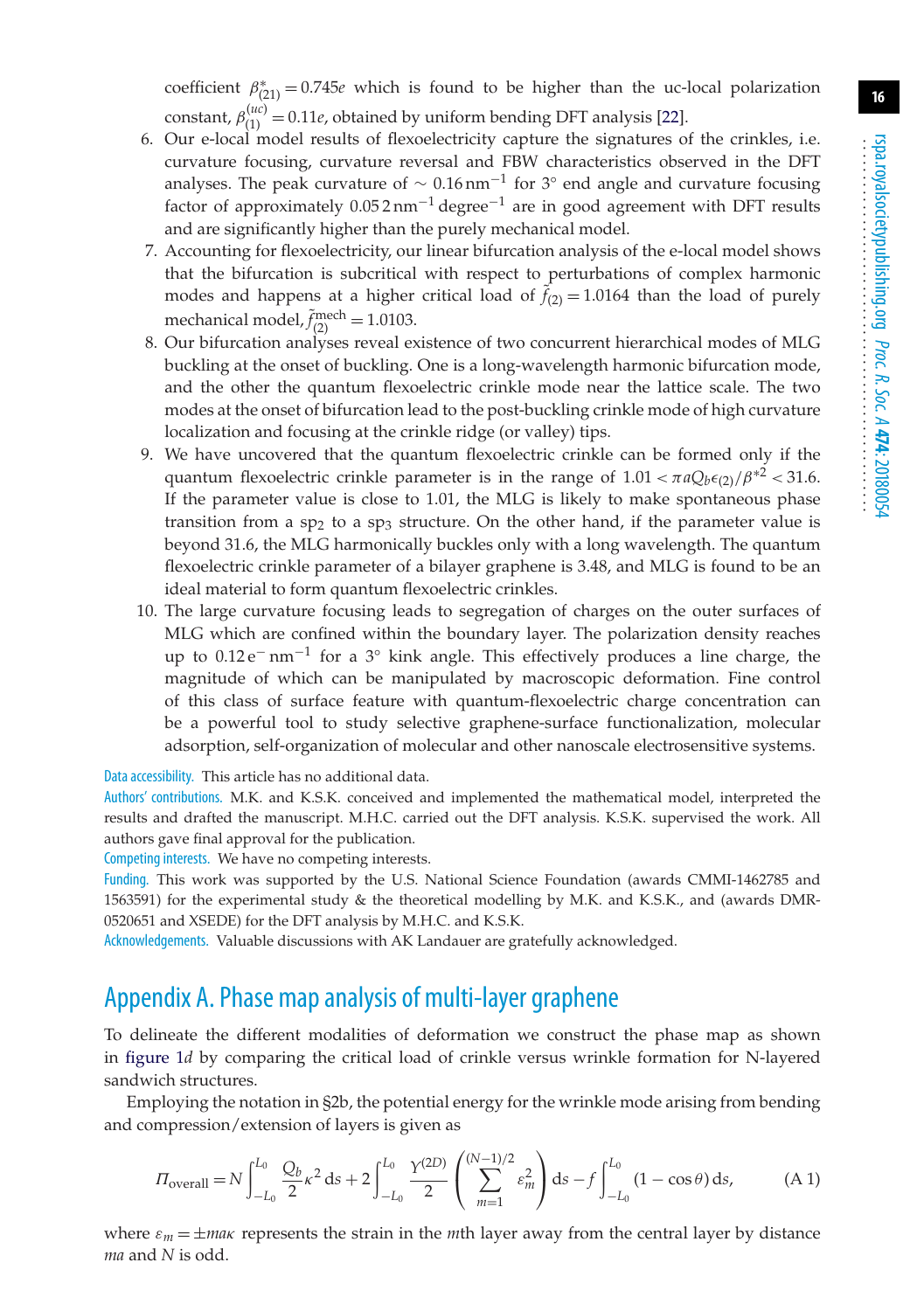<span id="page-16-0"></span>

**Figure 5.** Curvature distributions near a crinkle ridge of 21-layer MLG predicted by 21-layer e-local (blue) and single-layer uclocal (red) flexoelectric models;  $2L_0 = 15$  nm. (Online version in colour.)

From (A.1), the critical buckling load for end angles prescribed as  $\theta(\pm L_0) = \pm \theta_e$  is calculated to be,

$$
f_{\rm cr}^{\rm (wrinkle)} = \pi^2 \frac{Q_b N}{4L_0^2} + \pi^2 \frac{\gamma^{(2D)}}{48L_0^2} a^2 N(N^2 - 1).
$$
 (A 2)

Expression of (A 2) is found to be the same for even number of layers.

In contrast to the wrinkling, the critical buckling load for mechanical crinkle, as already discussed in §2b, is given as,

$$
f_{\rm cr}^{\rm (mech. \; crinkle)} = \mu (N - 1)a + \frac{\pi^2}{4L_0^2} Q_b N.
$$
 (A 3)

For the mechanical crinkle to be favourable over wrinkle, in the parameter space of *L*<sup>0</sup> and *N*, we must have  $f_{\rm cr}^{\rm (mech.~crinkle)} < f_{\rm cr}^{\rm (wrinkle)}$ . This gives,

$$
2L_0 \le \pi N \sqrt{\frac{\gamma^{(2D)}a}{12\mu} \left(\frac{N+1}{N}\right)},\tag{A.4}
$$

and for MLG material properties,

$$
2L_0 \le 13.9N \sqrt{\left(\frac{N+1}{N}\right)} a,\tag{A.5}
$$

which is the blue curve in [figure 1](#page-2-0)*d*. The asymptotic limit of large *N* is marked by broken orange curve. The critical load for flexoelectric crinkle formation is found to be even lower than mechanical crinkle formation as discussed in §3. Thus, the phase boundary presented in [figure 1](#page-2-0)*d* is referred to as a lower bound for flexoelectric crinkle formation.

# Appendix B. Comparison of e-local and uc-local model predictions

[Figure 5](#page-16-0) shows the comparison of curvature distribution predicted by the two different models: the uc-local model (red curve) and the e-local model (blue curve). The former uses  $\beta_{(1)}^{(UC)} = 0.11e$ obtained from uniform bending DFT study [\[22\]](#page-17-23) while the latter employs β<sup>∗</sup> (21) ∼ 0.745*e* which was obtained by calibrating a single case (3°) to our DFT results for highly non-uniform bending of MLG. The pronounced differences in distribution indicate that  $\beta_{(1)}^{(UC)}$  cannot be directly used for non-uniform curvature distribution because non-local coupling effects of dielectricity and electric field become significant.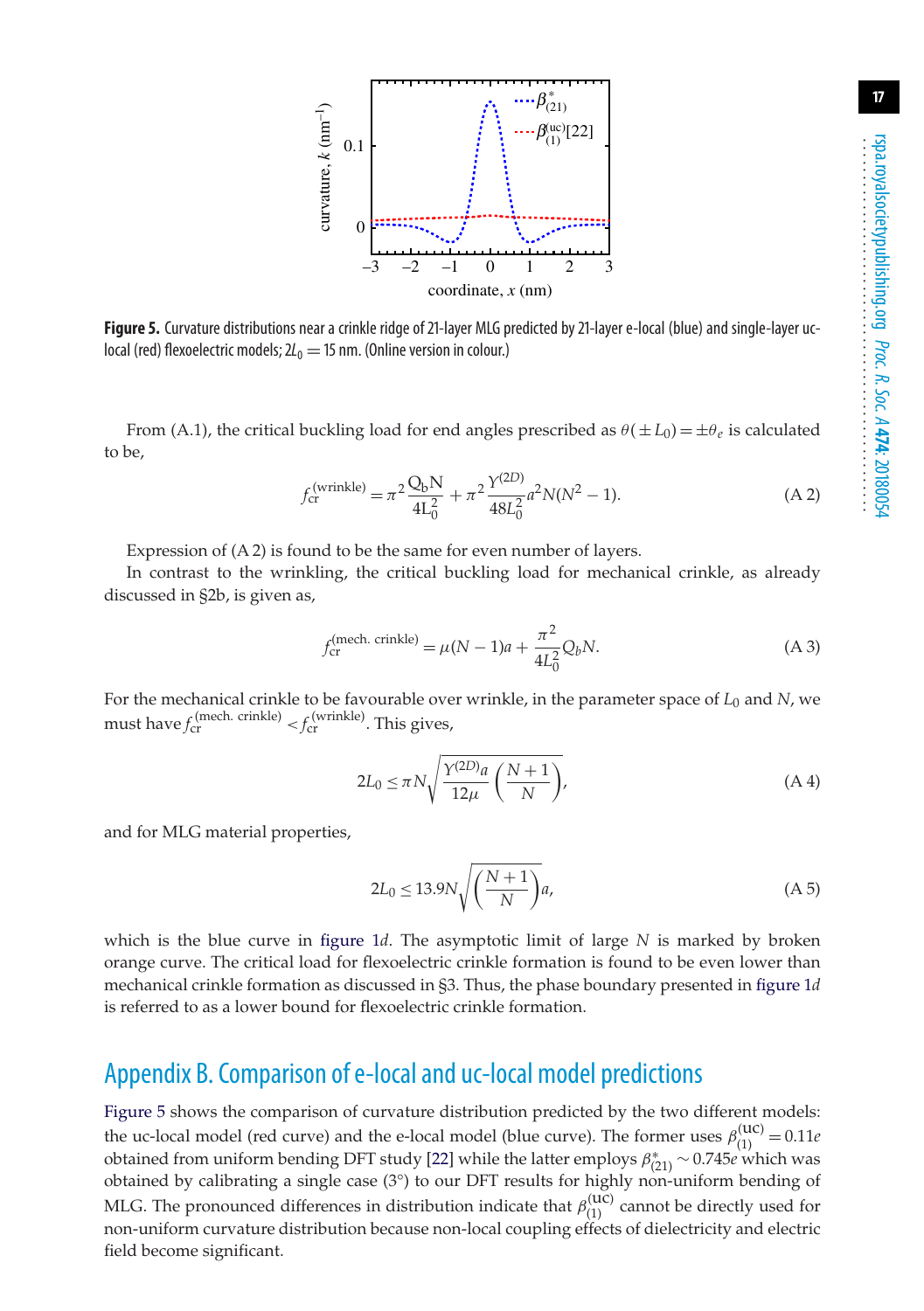**18**

# <span id="page-17-0"></span>**References**

- 1. Meyer JC, Geim AK, Katsnelson MI, Novoselov KS, Booth TJ, Roth S. 2007 The structure of suspended graphene sheets. *Nature* **446**, 60–63. [\(doi:10.1038/nature05545\)](http://dx.doi.org/10.1038/nature05545)
- <span id="page-17-1"></span>2. Fasolino A, Los JH, Katsnelson MI. 2007 Intrinsic ripples in graphene. *Nat. Mater.* **6**, 858–861. [\(doi:10.1038/nmat2011\)](http://dx.doi.org/10.1038/nmat2011)
- <span id="page-17-2"></span>3. Landau, LD. 1937 Zur Theorie der Phasenumwandlungen II. *Phys. Z. Sowjetunion* **11**, 26–35.
- 4. Mermin ND. 1968 Crystalline order in two dimensions. *Phys. Rev.* **176**, 250–254. [\(doi:10.1103/](http://dx.doi.org/10.1103/physrev.176.250) [physrev.176.250\)](http://dx.doi.org/10.1103/physrev.176.250)
- <span id="page-17-3"></span>5. Peierls, R. E. 1935 Quelques proprietes typiques des corpses solides. *Ann. Inst. Henri Poincare* **5**, 177–222.
- <span id="page-17-4"></span>6. Nelson DR. 1989 Theory of the crumpling transition. In *Statistical mechanics of membranes and surfaces* (eds DR Nelson, T Piran, S Weinberg), pp. 131–148. Singapore, World Scientific.
- <span id="page-17-5"></span>7. Ohler M, Baruchel J, Moore AW, Galez P, Freund A. 1997 Direct observation of mosaic blocks in highly oriented pyrolytic graphite. *Nucl. Instrum. Methods Phys. Res., Sect. B* **129**, 257–260. [\(doi:10.1016/s0168-583x\(97\)00204-8\)](http://dx.doi.org/10.1016/s0168-583x(97)00204-8)
- <span id="page-17-6"></span>8. Jung JH, Bae J, Moon M-W, Kim K-S, Ihm J. 2015 Numerical study on sequential perioddoubling bifurcations of graphene wrinkles on a soft substrate. *Solid State Commun.* **222**, 14–17. [\(doi:10.1016/j.ssc.2015.08.020\)](http://dx.doi.org/10.1016/j.ssc.2015.08.020)
- <span id="page-17-8"></span><span id="page-17-7"></span>9. Allen HG. 1969 *Analysis and design of sandwich panels*. New York, NY: Pergamon Press.
- 10. Hunt GW, Silva LSD, Manzocchi GME. 1988 Interactive Buckling in Sandwich Structures. *Proc. R. Soc. Lond. A* **417**, 155–177. [\(doi:10.1098/rspa.1988.0055\)](http://dx.doi.org/10.1098/rspa.1988.0055)
- <span id="page-17-9"></span>11. Butz B, Dolle C, Niekiel F, Weber K, Waldmann D, Weber HB, Meyer B, Spiecker E. 2013 Dislocations in bilayer graphene. *Nature* **505**, 533–537. [\(doi:10.1038/nature12780\)](http://dx.doi.org/10.1038/nature12780)
- <span id="page-17-10"></span>12. Euler, L. 1744 *Methodus inveniendi lineas curvas maximi minimive proprietate gaudentes sive solutio problematis isoperimetrici latissimo sensu accepti*. Lausanne, Switzerland: Marc-Michel Bousquet & Co.
- <span id="page-17-11"></span>13. Timoshenko SP. 1961 *Theory of elastic stability*. New York, NY: McGraw-Hill Book Company, Inc.
- 14. Koiter WT. 1945 On the stability of elastic equilibrium (in Dutch with English summary). Thesis, Delft, H.J. Paris, Amsterdam.
- <span id="page-17-12"></span>15. Budiansky B. 1974 Theory of buckling and post-buckling behavior of elastic structures. *Adv. Appl. Mech.* **14**, 1–65. [\(doi:10.1016/s0065-2156\(08\)70030-9\)](http://dx.doi.org/10.1016/s0065-2156(08)70030-9)
- <span id="page-17-13"></span>16. Pipkin AC. 1986 Some examples of crinkles. In *Homogenization and effective moduli of materials and media* (eds JL Ericksen, D Kinderlehrer, R Kohn, J-L Lions), IMA Volumes in Mathematics and its Applications, vol. 1, pp. 182–195. New York, NY: Springer.
- <span id="page-17-14"></span>17. Diab M, Zhang T, Zhao R, Gao H, Kim K-S. 2013 Ruga mechanics of creasing: from instantaneous to setback creases. *Proc. R. Soc. A* **469**, 20120753. [\(doi:10.1098/rspa.2012.0753\)](http://dx.doi.org/10.1098/rspa.2012.0753)
- <span id="page-17-22"></span>18. Diab M, Kim K-S. 2014 Ruga-formation instabilities of a graded stiffness boundary layer in a neo-Hookean solid. *Proc. R. Soc. A* **470**, 20140218. [\(doi:10.1098/rspa.2014.0218\)](http://dx.doi.org/10.1098/rspa.2014.0218)
- 19. Zhao R, Zhang T, Diab M, Gao H, Kim K-S. 2015 The primary bilayer ruga-phase diagram I: Localizations in ruga evolution. *Extreme Mech. Lett.* **4**, 76–82. [\(doi:10.1016/j.eml.2015.04.006\)](http://dx.doi.org/10.1016/j.eml.2015.04.006)
- <span id="page-17-15"></span>20. Zhao R, Diab M, Kim K-S. 2016 The primary bilayer ruga-phase diagram II: Irreversibility in ruga evolution. *J. Appl. Mech.* **83**, 91004. [\(doi:10.1115/1.4033722\)](http://dx.doi.org/10.1115/1.4033722)
- <span id="page-17-16"></span>21. Dumitrică T, Landis CM, Yakobson BI. 2002 Curvature-induced polarization in carbon nanoshells. *Chem. Phys. Lett.* **360**, 182–188. [\(doi:10.1016/s0009-2614\(02\)00820-5\)](http://dx.doi.org/10.1016/s0009-2614(02)00820-5)
- <span id="page-17-23"></span>22. Kalinin SV, Meunier V. 2008 Electronic flexoelectricity in low-dimensional systems. *Phys. Rev. B* **77**, 033403. [\(doi:10.1103/physrevb.77.033403\)](http://dx.doi.org/10.1103/physrevb.77.033403)
- <span id="page-17-17"></span>23. Yudin PV, Tagantsev AK. 2013 Fundamentals of flexoelectricity in solids. *Nanotechnology* **24**, 432001. [\(doi:10.1088/0957-4484/24/43/432001\)](http://dx.doi.org/10.1088/0957-4484/24/43/432001)
- <span id="page-17-19"></span><span id="page-17-18"></span>24. Griffiths, David J. 1999 *Introduction to electrodynamics*. Upper Saddle River, NJ: Prentice Hall.
- 25. Zelisko M, Hanlumyuang Y, Yang S, Liu Y, Lei C, Li J, Ajayan PM, Sharma P. 2014 Anomalous piezoelectricity in two-dimensional graphene nitride nanosheets. *Nat. Commun.* **5**, 4284. [\(doi:10.1038/ncomms5284\)](http://dx.doi.org/10.1038/ncomms5284)
- <span id="page-17-20"></span>26. Santos EJG, Kaxiras E. 2013 Electric-field dependence of the effective dielectric constant in graphene. *Nano Lett.* **13**, 898–902. [\(doi:10.1021/nl303611v\)](http://dx.doi.org/10.1021/nl303611v)
- <span id="page-17-21"></span>27. Fang J, Vandenberghe WG, Fischetti MV. 2016 Microscopic dielectric permittivities of graphene nanoribbons and graphene. *Physical Review B* **94**, 045318. [\(doi:10.1103/physrevb.94.](http://dx.doi.org/10.1103/physrevb.94.045318) [045318\)](http://dx.doi.org/10.1103/physrevb.94.045318)